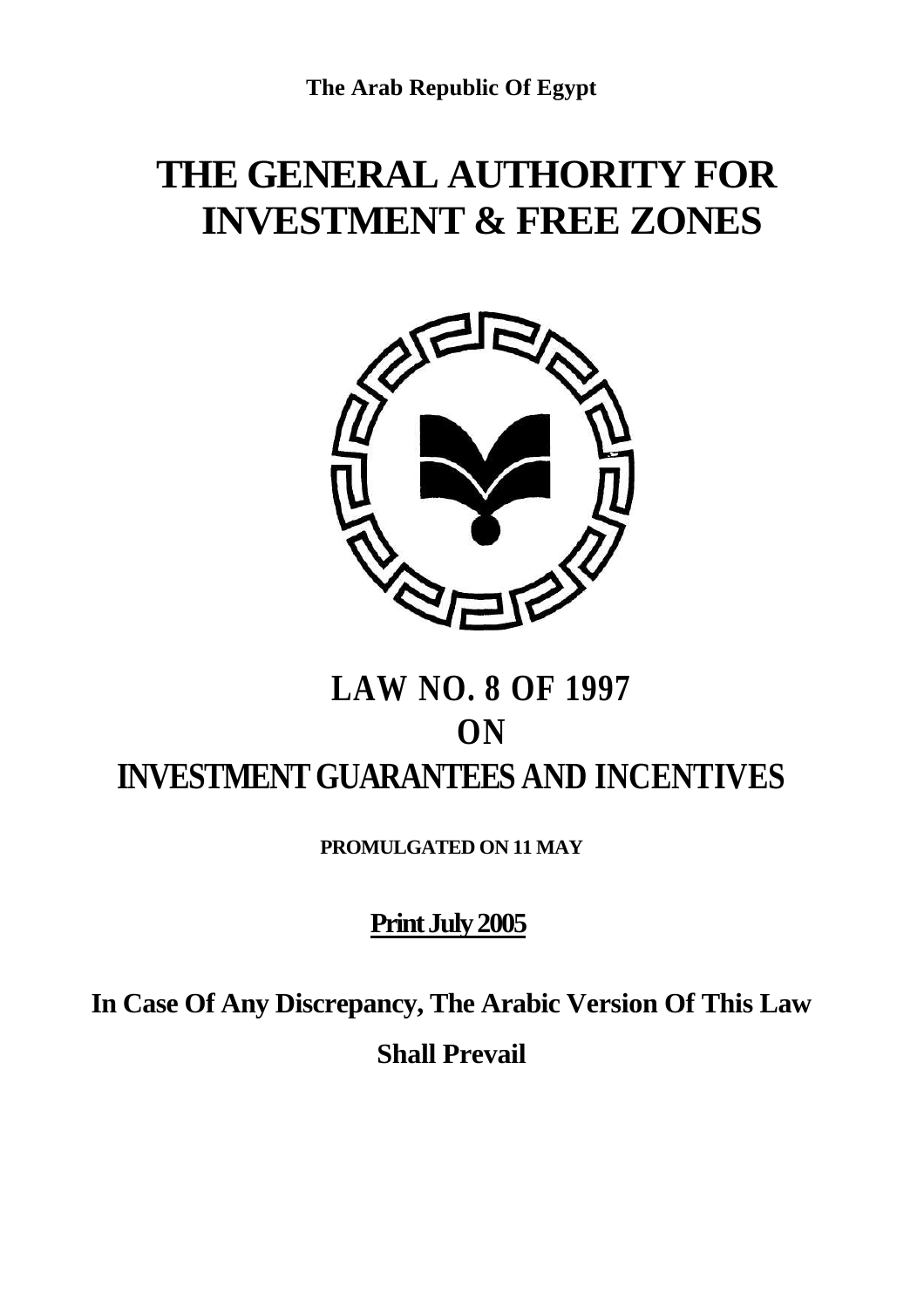**The Arab Republic Of Egypt**

# **LAW NO, 8 OF 1997 ON INVESTMENT GUARANTEES AND INCENTIVES**



**(G.A.F.I.) THE GENERAL AUTHORITY FOR INVESTMENT & FREE ZONES 3 Salah Salem Street, Nasr City, Cairo, Egypt TEL: (002-02) 4055 408 - FAX : 4055 415 www.gafinet.net**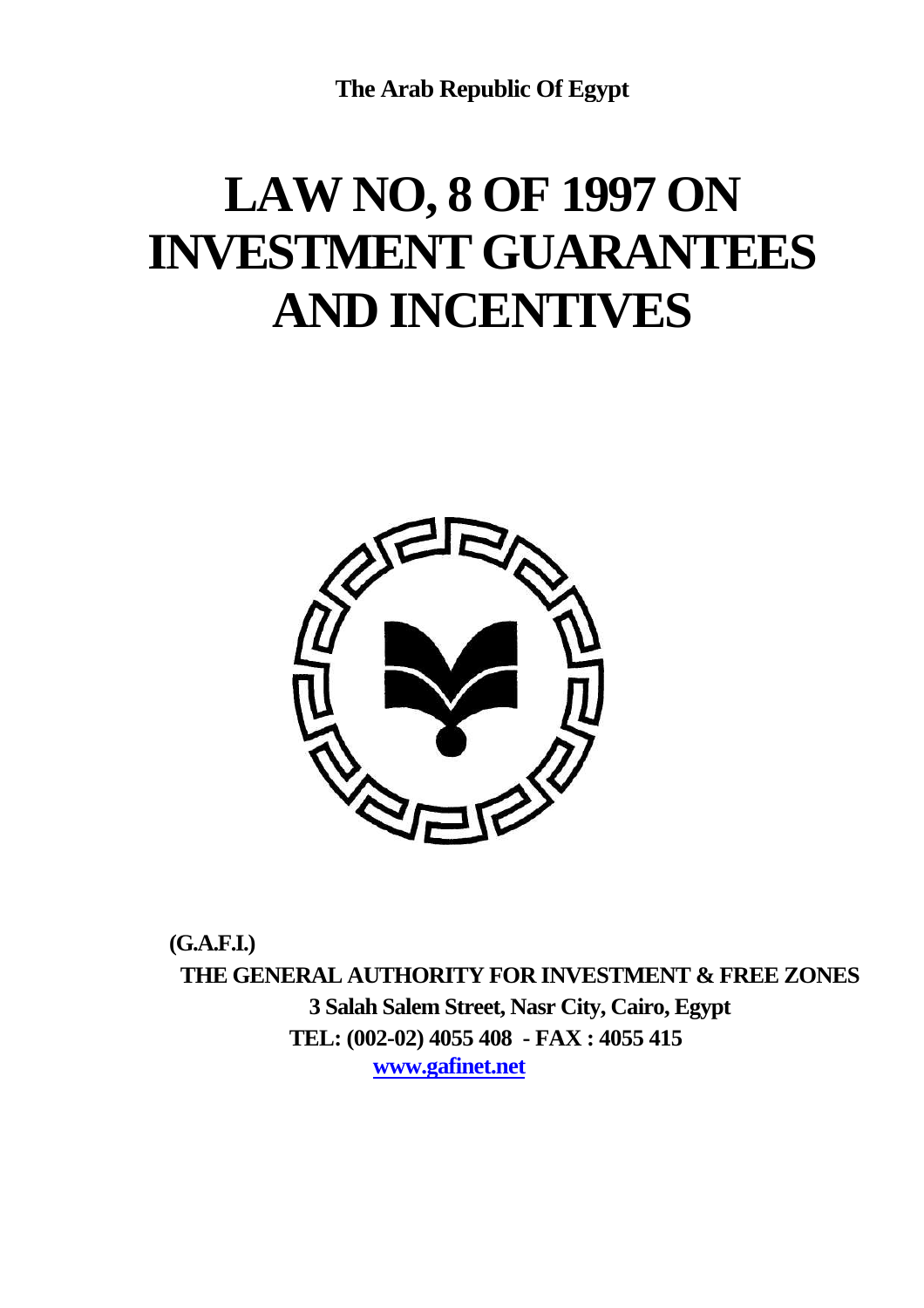## **THE PROMULGATION ARTICLES**

**In the name of the people,** 

#### **The President of the Republic**

The People's Assembly Passed The Following Law And It Has Been Promulgated:

#### **DECIDED**

## **(First Article)**

The provisions of the attached Law shall govern investment guarantees and incentives.

### **(Second Article)**

With due regard to the provision of Article 18 of the attached Law, which provisions shall not affect the tax privileges and exemptions, and other guarantees and incentives established for the companies and the existing establishments at the time of its enforcement. Such companies and establishments shall continue to maintain such privileges, exemptions, guarantees and incentives, until expiry of their specified terms, and in accordance with the legislations and agreements wherefrom they emanate.

## **(Third Article)**

The General Authority for Investment and Free Zones is the competent Authority, which shall exclusively apply the provisions of this Law, and the Laws of Joint Stock Companies, Partnerships, and Limited Liability Companies promulgated by Law No.159 of 1981, and Law No. 95 of 1995 concerning Financial Lease, and its Executive Regulations. The aforesaid shall be without prejudice to the provisions of the Capital Market Law promulgated by Law No. 95 of 1992, and Law No. 148 of 2001 regarding Real Estate Financing. The Authority shall not be restricted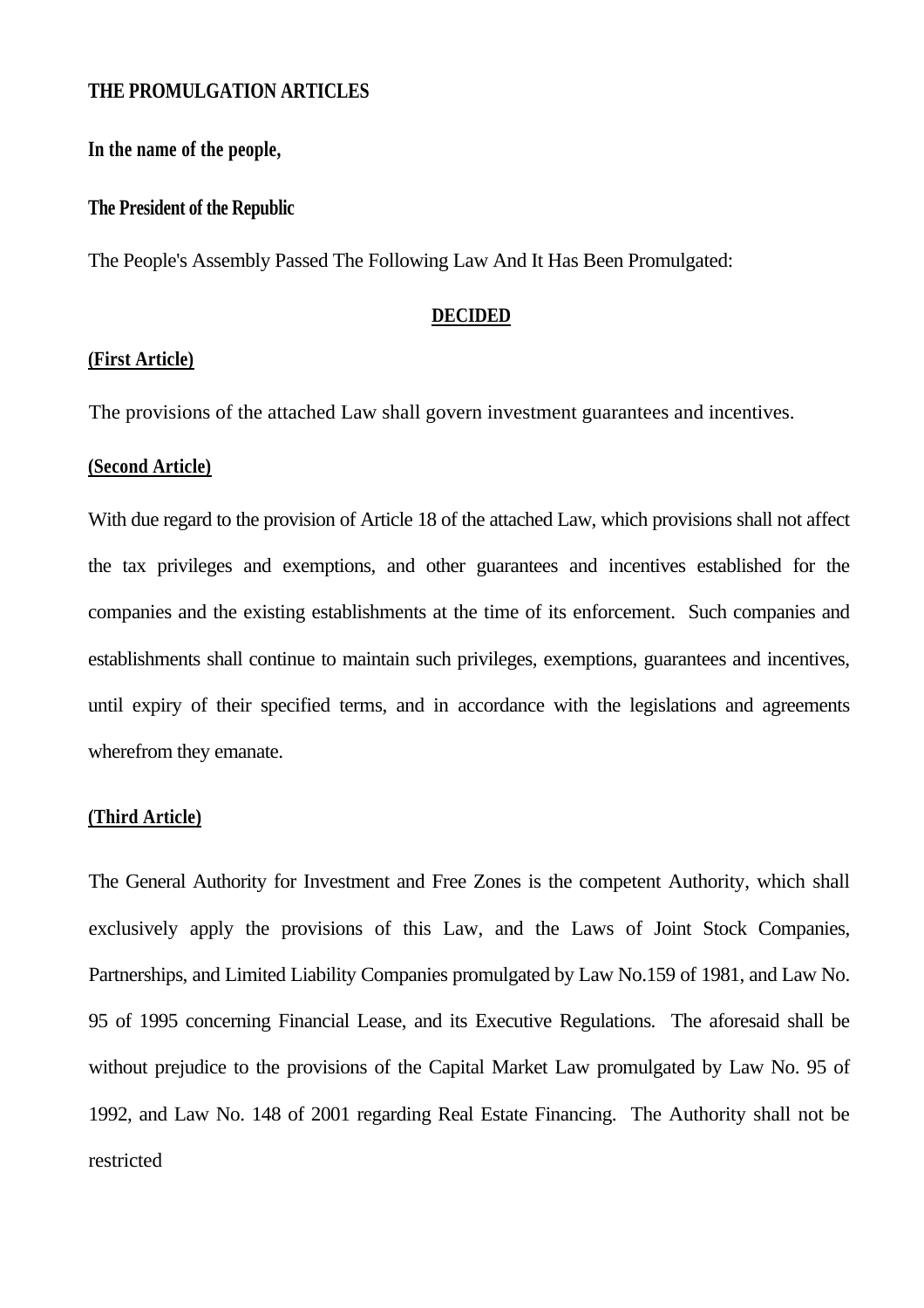to the governmental rules and regulations concerning the financial and administrative matters, which shall be regulated by a decree issued by the President of the Republic.

The Authority's Board of Directors shall issue the Internal Regulations and Executive Resolutions pertaining to the Authority's financial, administrative and technical matters, and shall set up its organizational structure, and shall take all necessary procedures to manage the Authority and organize its work. The Authority's Board of Directors may establish offices for the Authority, in the country or abroad.

To such end, the Authority may seek the assistance of the best national and international professionals and expertise with no restrictions to the limitation provided in any legislation concerning the remuneration of employees, directors and expert advisors.

The Authority shall have a private account in which its proceeds shall be deposited, and the balance of such account shall be carried forward from one year to another.

The Authority's Board of Directors shall approve its draft budget and final accounts prior the approval of the Prime Minister and submittal before the People's Assembly.<sup>1</sup>

#### **(Fourth Article)**

Without prejudice to the provisions of the preceding Article, the Investment Law promulgated by Law No. 230 of 1989 shall hereby be repealed, except for paragraph (3) of Article 20 of the aforementioned Law, and Articles 5 and (5 bis ) of Law No.1 of 1973 concerning hotel and tourist facilities, and Articles 21, 24 and 25 of Law No. 59 of 1979 concerning New Urban Communities, and Article 30 of Law No. 95 of 1995 concerning Financial Lease.

 1 Article Three (3) has been amended by Law No. 13 of 2004 issued on April 22, 2004.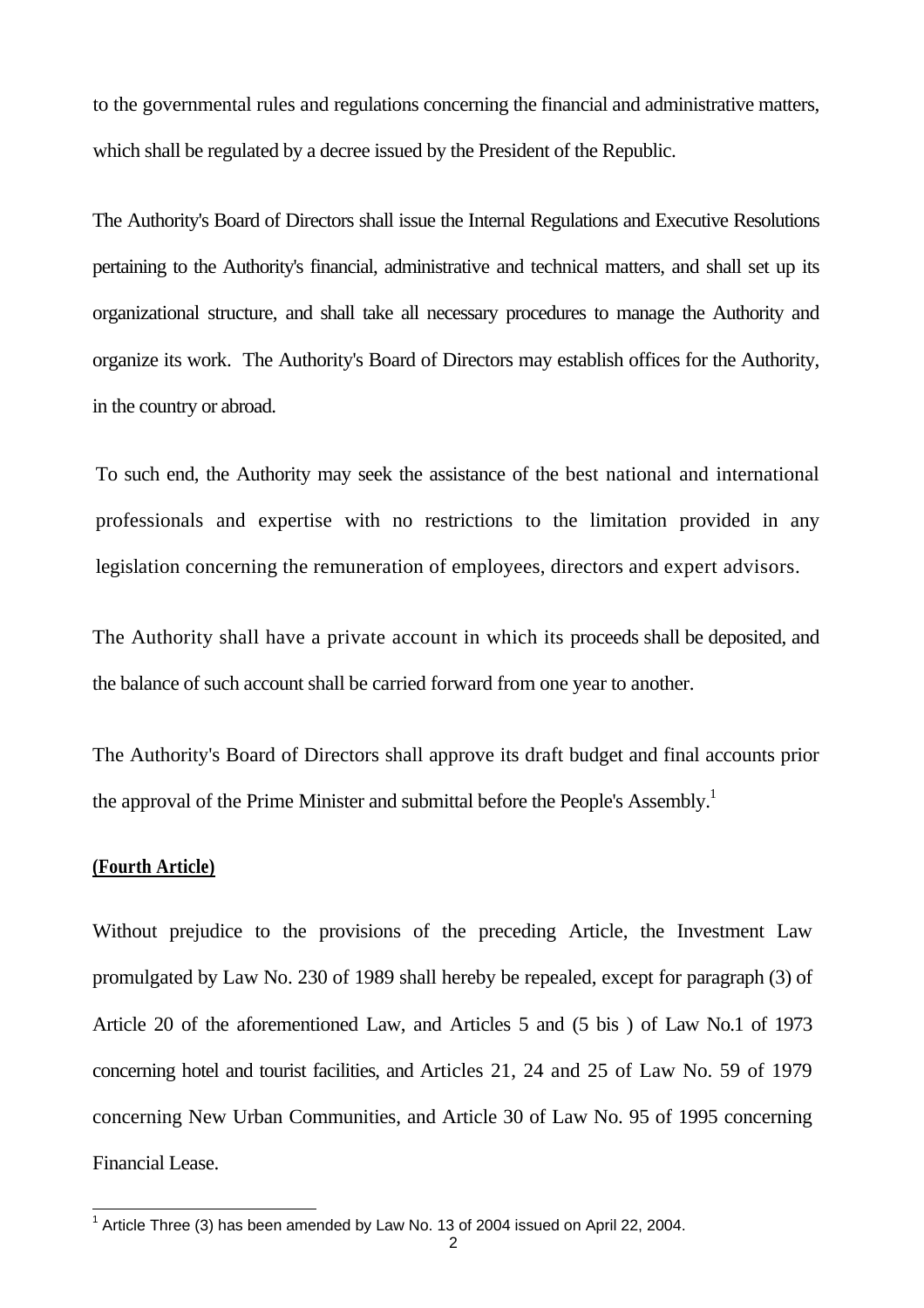Any other provision in breach of the provisions of the attached Law shall, likewise; be repealed.

## **(Fifth Article)**

The Prime Minister shall issue the Executive Regulations of the attached Law within three (3) months from date of its enforcement. Pending the issuance of such Regulation, the prevalent regulations and decrees on the date of the enforcement of this Law shall continue to apply where they do not conflict with its provisions.

## **(Sixth Article)**

This Law shall be published in the Official Gazette, and shall come into force the day following the date of its publication. This law shall bear the State Seal and shall be enforced as one of its Laws.

Issued by the Presidency on  $11<sup>th</sup>$  of May 1997

Hosny Mubarak Issued

By The Presidency On 4 Muharram 1418 A.H.

Corresponding To 11th of May 1997 A. D.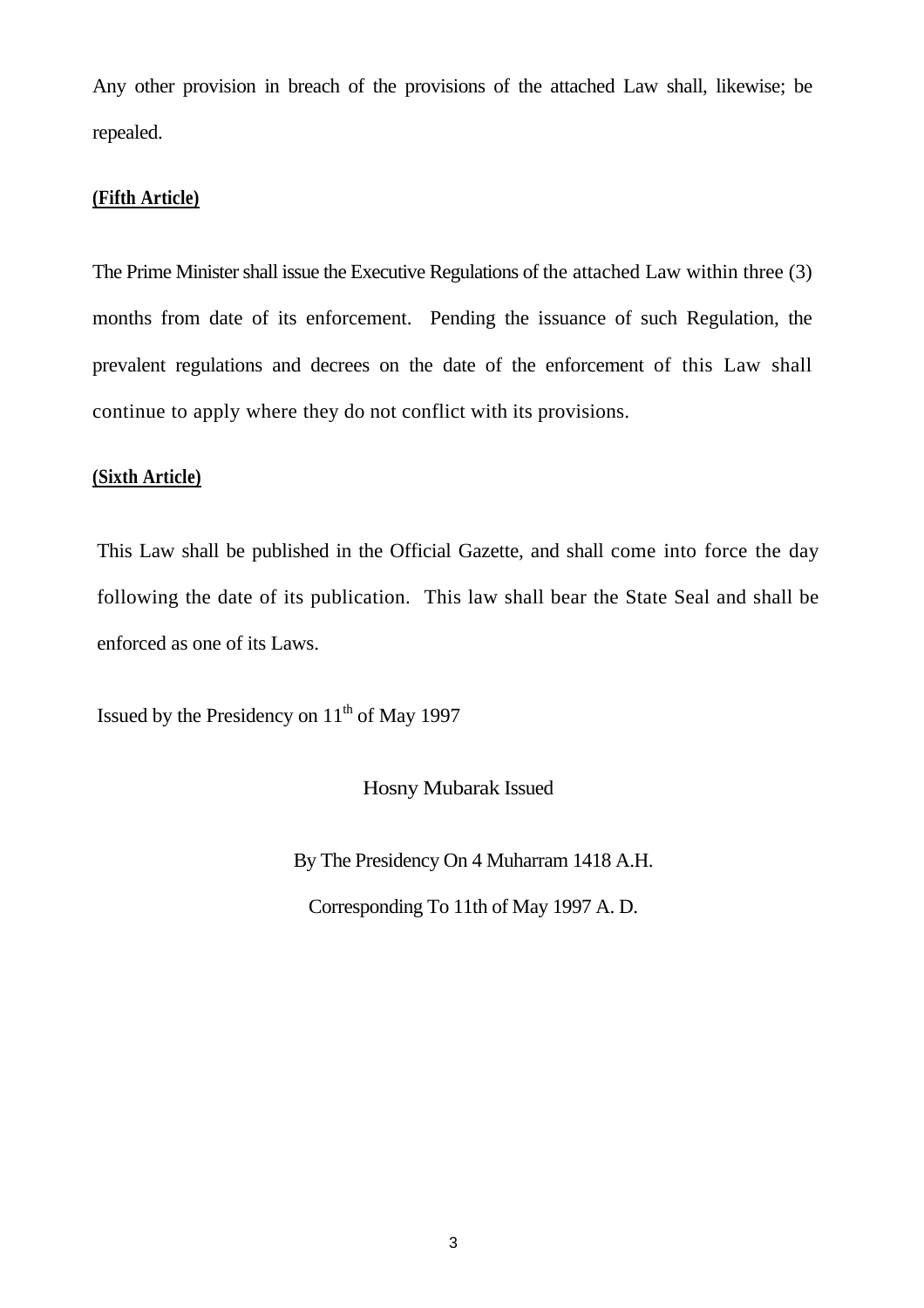#### **THE INVESTMENT GUARANTEES**

## **AND INCENTIVES LAW**

## **PART ONE**

#### **GENERAL PROVISIONS**

#### **ARTICLE I**

The provisions of this law shall apply to all companies and establishments to be incorporated after the date of its enforcement regardless of the legal form governing them, for exercising their activities in any of the following fields:

- \*\* Reclamation and cultivation of barren and desert land, or either of them.
- \*\* Animal, poultry and fish production.
- \*\* Industry and mining.
- \*\* Hotel, motels, hotel apartments, tourist villages and tourist transport.
- \*\* Goods' reefers; refrigerators for the preservation of agricultural crops, manufactured products, foodstuffs, container's depots and grain silos.
- \*\* Air-transport and services directly related thereto.
- \*\* High-seas maritime transport.
- \*\* Petroleum services supporting drilling and exploration operations, and the transport and supply of natural gas.
- \*\* Housing of which all units are leased unfurnished for other than administrative housing purposes.
- \*\* Infrastructure including drinking water, sewage, electricity, roads and communications.
- \*\* Hospitals, medical and therapeutic centers which offer 10% of their service free of charge.
- \*\* Financing lease.
- \*\* Guarantee subscription of securities.
- \*\* Risk capital.
- \*\* Production of computer software and systems.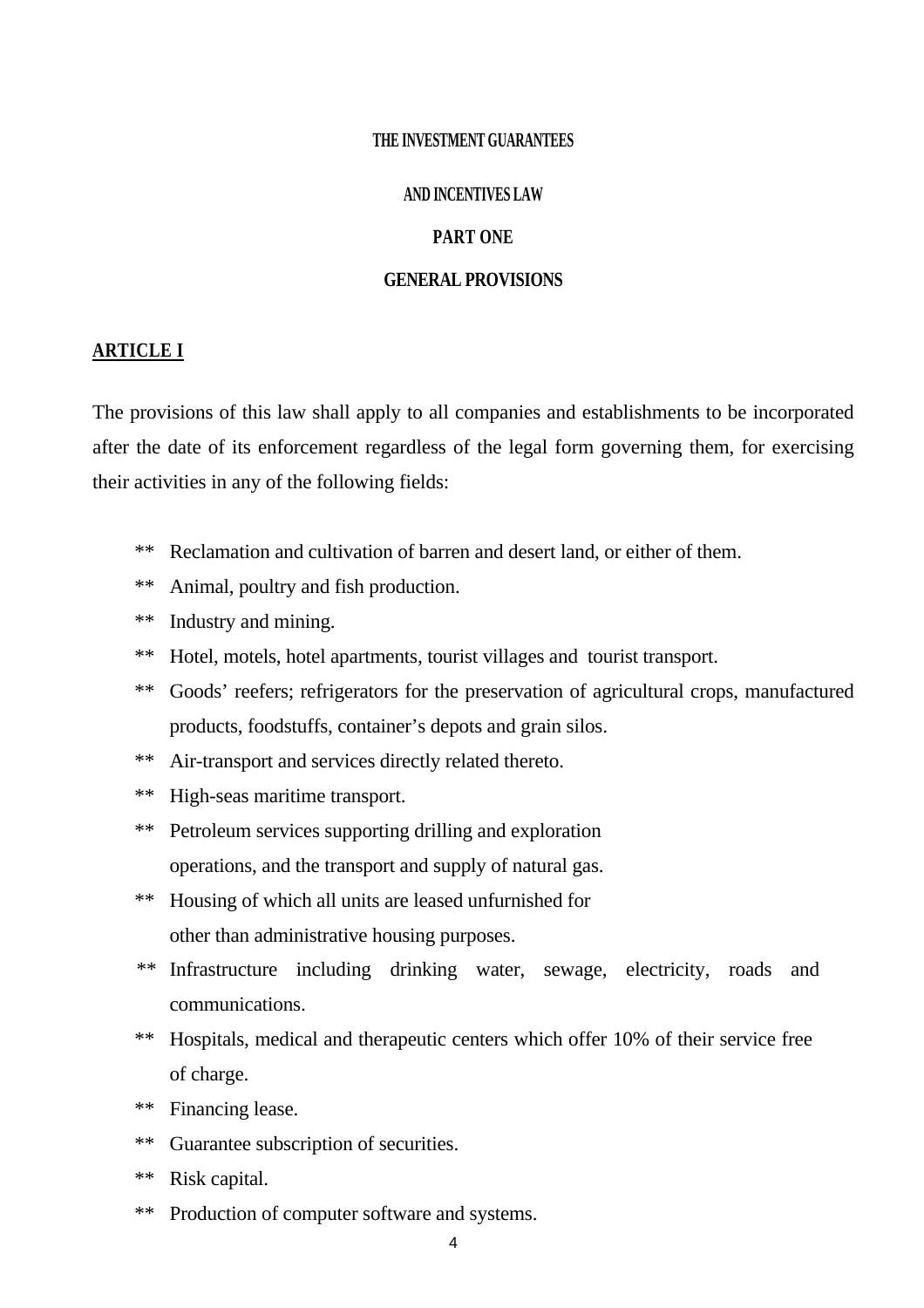\*\* Projects financed by the Social Fund for Development.

The Council of Ministers may add other fields as deemed needed for the country.

The Executive Regulations of this Law shall determine the conditions and limits of the fields referred to herein.

## **ARTICLE 2**

The investment guarantees and incentives, including tax exemptions, enjoyed by the companies and establishments with multi-purposes and activities, its activity shall be limited to the fields defined in the preceding Article and those which the Council of Ministers may add.

## **ARTICLE 3**

The provisions of this Law shall not prejudice any tax privileges or exemptions or other favorable guarantees and incentives established by other legislations or agreements.

## **ARTICLE 4<sup>1</sup>**

 $\overline{\phantom{a}}$ 

Corporations established according to the provisions of this Law shall be subject to the provisions of Articles 17, 18 and 19 of the Law on Joint Stock Companies, Partnerships Limited by Shares, and Limited Liability Companies promulgated by Law No.159 of 1981 and the statutes of said corporations hall be published according to the rules and procedures determined by the Executive Regulation of this Law.

License for the establishment of personal companies according to the provisions of this Law, shall be issued by a decree from the competent Administrative body after reviewing the principal data of the incorporation contracts of these companies. These companies shall acquire their legal entity, from the date of registration in the Commercial Register. The Articles of Incorporation shall be published according to the

 $<sup>1</sup>$  - Article (4) has been amended by virtue of Law No. 94 for 2005. Official Gazette – edition No 24 (bis)</sup> on 21/6/2005.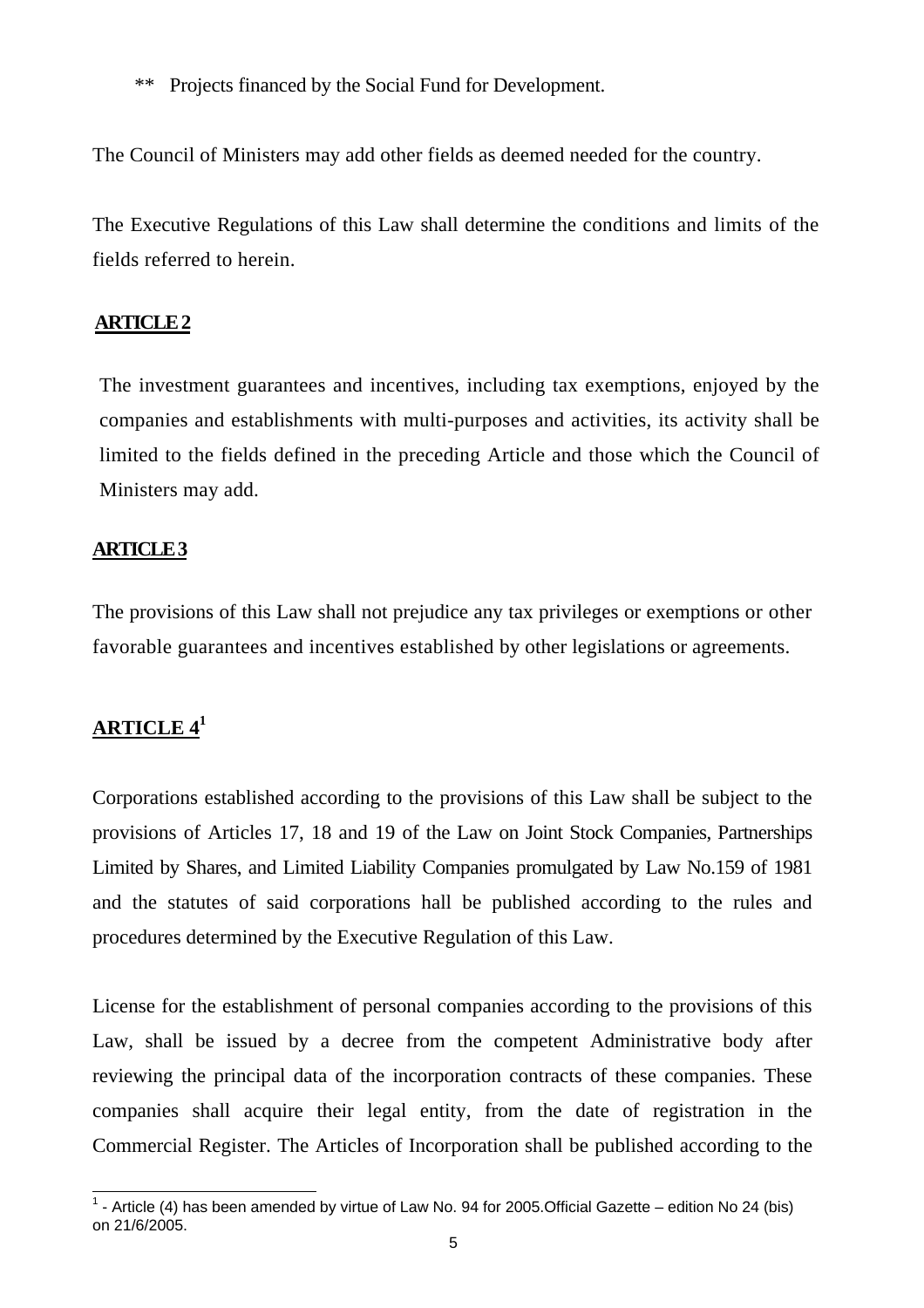rules and procedures determined by the Executive Regulations of this Law.

Irrespective of the legal form, the signatures of the partners or their representatives on the Articles of Incorporation must be notarized against payment of a notarization fee equal to one quarter percent of the value of the paid-in capital with a maximum limit of L.E. 500 (Five Hundred Egyptian Pounds), or its equivalent in foreign currency, as the case may be, whether notarization is effected in Egypt or before the Egyptian Authorities abroad.

The foregoing provisions shall apply to every amendment made to the company statutes.

## **ARTICLE 5**

The Competent Authorities shall assume the appropriation of lands owned by the State to investors according to the governing legislations through the offices established at the Authority and its branches. Such offices shall establish a database on the lands available for appropriation, its areas, location, prices, and the conditions of its disposal. Such information shall be periodically updated and whenever so required. Such offices shall also maintain maps issued by the National Center for Planning the use of State owned lands.

The Authority shall take all measures to have such information available to investors.

Lands for investment may not be offered before ascertaining non-existence of any dispute thereon. Also the offered areas and prices may not be modified after an announcement thereof has been made. Neither amendment of prices nor addition of improvement fees may be to these prices after disposal; unless expressly provided in the agreement.

Moreover, execution or announcement concerning the disposal contracts of State owned lands concluded with its organizations, public authorities, public sector companies or public business sector companies may not be terminated based on to the existence of a dispute between such bodies concerning these lands.

## **ARTICLE 6**

Application for the filing of criminal claim for the crimes provided in Article 124 of the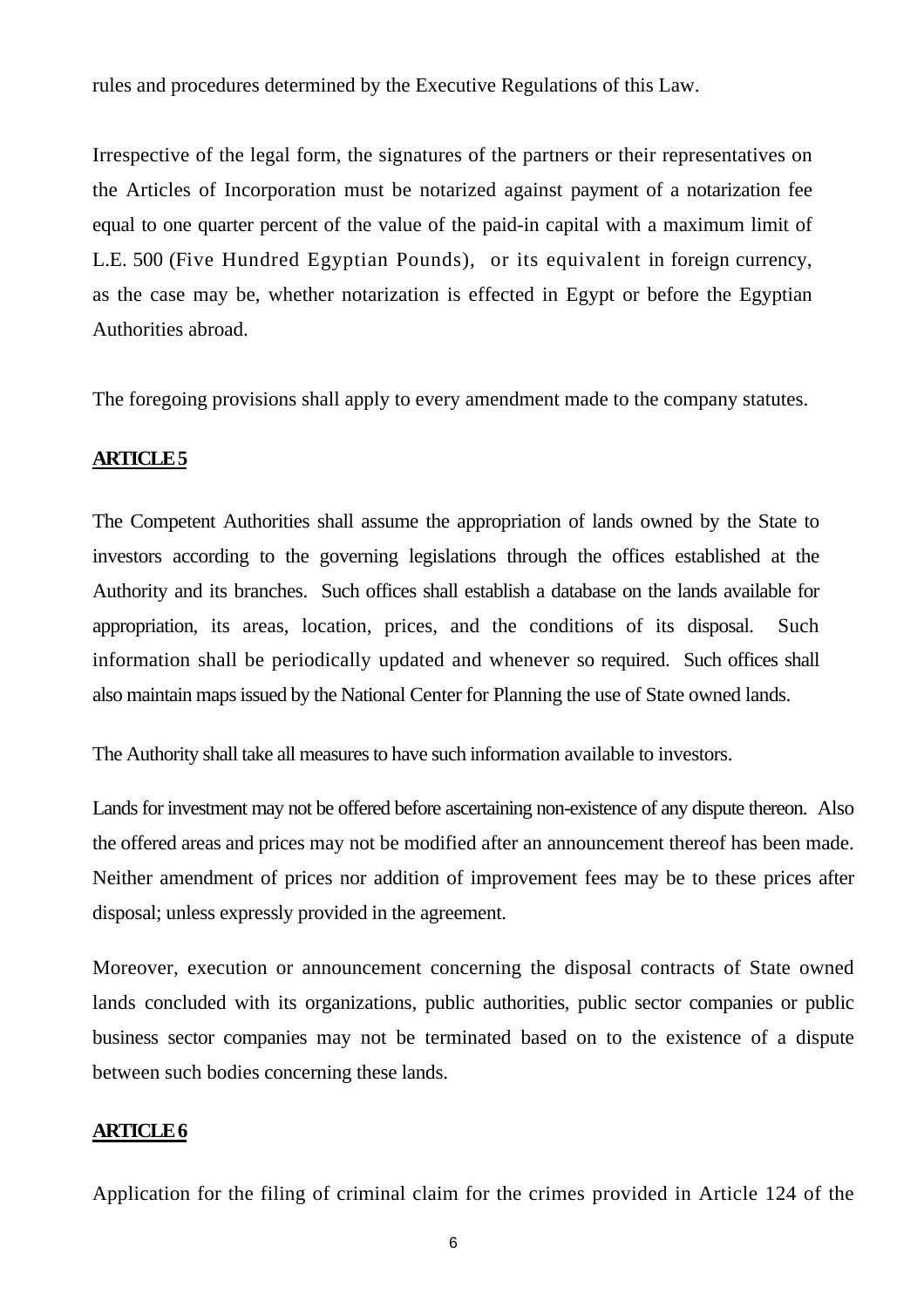Customs Law No. 66 of 1963, Article 191 of the Income Tax Law No. 157 of 1981, Article 45 of the General Sales Tax Law No. 11 of 1991 and Article 9 of Law No.38 of 1994 regulating transactions of Foreign Currencies, shall be submitted after seeking the opinion of the Competent Administrative Authority in case the accused of committing the crime is affiliated to one of the companies or establishments subject to the provisions of this Law.

The Competent Administrative Authority shall express its opinion in this regard within fifteen (15) days from date of receiving the letter seeking such opinion, otherwise; application for filing the claim may be processed.

## **ARTICLE 7**

The investment disputes regarding the implementation of the provisions of this Law may be settled in the manner agreed upon with the investor. The parties concerned may also agree to settle such disputes within the framework of the agreements in force between the Arab Republic of Egypt and the country of the investor, or within the framework of the Convention for the Settlement of Disputes arising from investments between the States and nationals of other countries, which the Arab Republic of Egypt has adhered to by Law No. 90 of 1971, and pursuant to the conditions, terms and cases where such agreements do apply, or according to the provisions of Law No .27 of 1994 concerning Arbitration of Civil and Commercial Issues. It may also be agreed to settle said disputes through arbitration before the Cairo Regional Center for International Commercial Arbitration.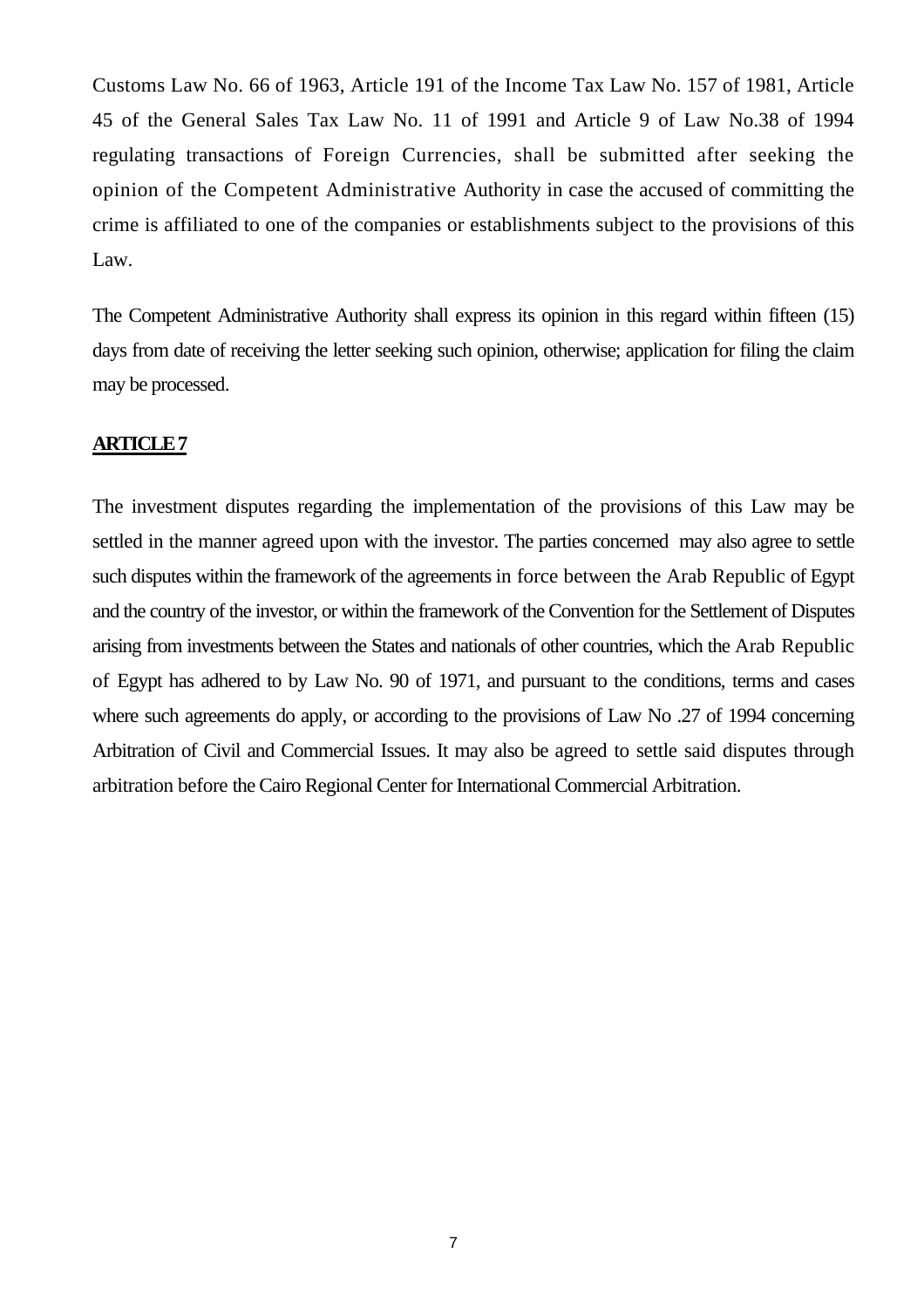## **PART TWO**

## **INVESTMENT GUARANTEES**

## **ARTICLE 8**

Companies and establishments may not be nationalized or confiscated.

#### **ARTICLE 9**

Companies and establishments may neither be sequestrated nor may their assets be subject to administrative attachment, seized, restrained, frozen, or expropriated.

#### **ARTICLE 10**

No administrative authority may intervene in pricing the products of companies and establishments nor in determining their profits.

## **ARTICLE 11**

No Administrative Authority may cancel or suspend, in whole or in part, a license for usufruct of real estate, which the company or establishment is licensed to utilize, except in case of breach of the conditions of the license.

A decree terminating or canceling a license shall be issued by the Prime Minister upon a proposal of the Administrative Authority. The involved party may challenge such decree before the Administrative Courts within thirty (30) days from date of notification or acknowledgement thereof.

## **ARTICLE 121**

Without prejudice to the disposals that occurred prior to the effective date of this Law, companies and establishments shall have the right to own land and realty which are necessary for the performance of expansion of their activities regardless of the nationality of the partners and shareholders, their domicile or the percentage of their partnership or shareholding in the capital. This is with the exception of land and realty

<sup>1&</sup>lt;br><sup>1</sup> -Article (12) has been amended by virtue of Law No. 94 for 2005.Official Gazette – edition No 24 (bis) on 21/6/2005.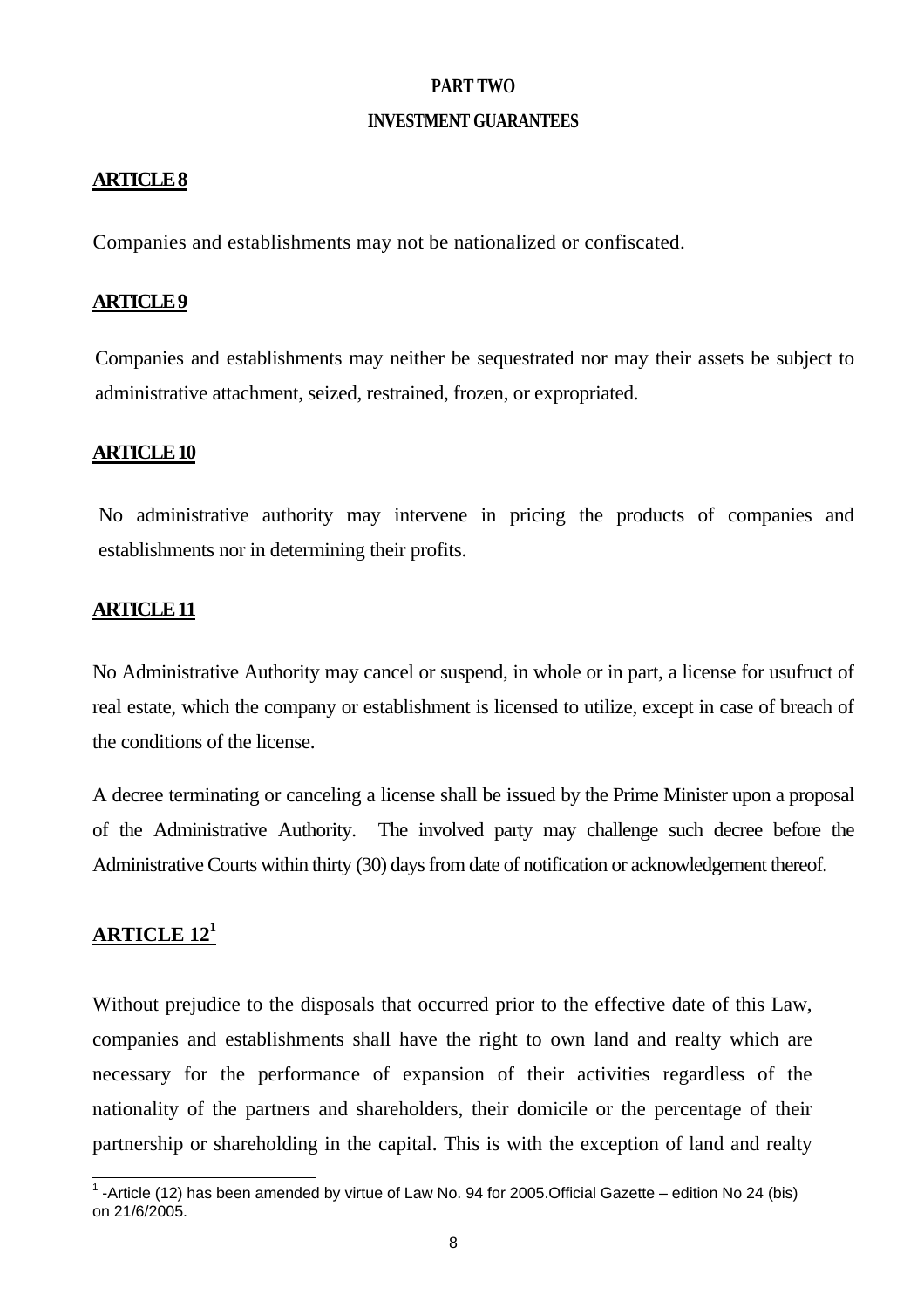located in areas which are determined pursuant to the issuance of a decree by the Council of Ministers wherein the conditions and rules for disposal are determined

## **ARTICLE 13**

Without prejudice to the laws, regulations and decrees governing importation, and without need for their recordal on the Importers' Register, the companies and establishments shall have the right to import, by themselves or through third parties, all production requirements, materials, machinery, equipment, spare parts and means of transport suited to the nature of their activity, as may be required for their construction, expansion or operation.

Companies and establishments may also export their products, by themselves or through intermediary, without license nor the need for recordal on the Exporters' Register.

## **ARTICLE 14**

1

Joint Stock Companies, partnerships limited by shares or limited liability companies whose activities are limited to the fields mentioned in Article 1 of this Law shall not be subject to the provisions of Articles 17,18. 19 and 41, and the first and fourth paragraphs of Article 77 and Articles 83. 92 and 93 of Law No. 159 of 1981 concerning Joint Stock Companies, Partnerships Limited By Shares and Limited Liability Companies.

Equity portions and shares may be negotiated during the first two fiscal years of the company upon the approval of the Prime Minister or his authorized designee.

The Competent Authority shall replace the Companies' Department in applying the provisions of Law No. 159 of 1981, referred to herein, and its Executive Regulations with regard to the aforementioned companies.

Joint Stock Companies shall not be subject to Law No. 73 of 1973 determining the Conditions and Procedures for Election of the Workers' Representatives on the Boards of Public Sector Units, Joint Stock Companies, Private Societies and Establishments. The Statutes of the Company shall specify the method of the workers' participation in its management and in the manner determined by the Executive Regulation of this Law.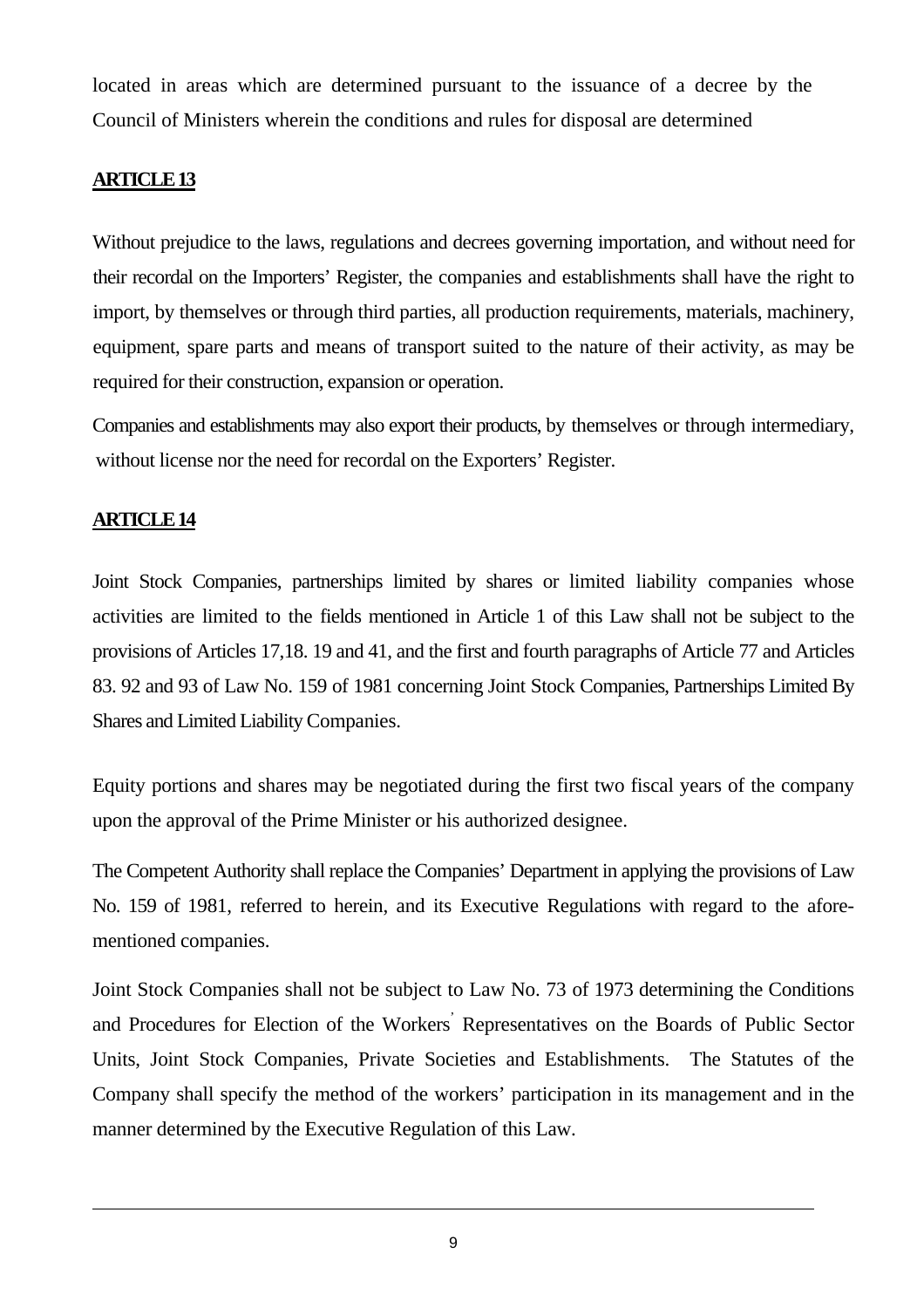## **ARTICLE I5**

Joint stock companies shall be excepted from the application of Law No. 113 of 1958 concerning employment in the Joint Stock Companies and Public Organizations, and Article 24 of the Labor Code issued by Law No . 137 of 1981.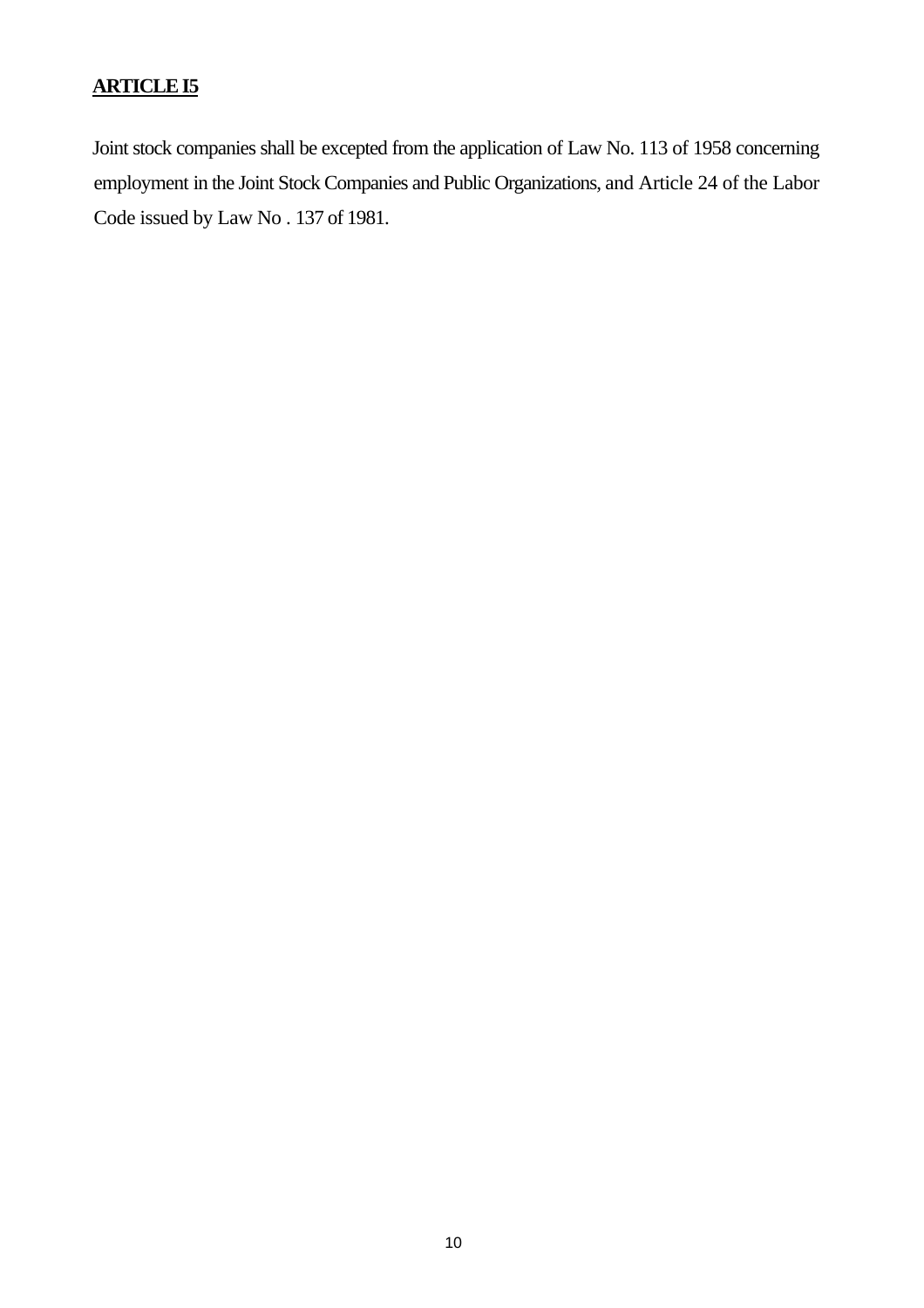## **PART THREE INVESTMENT INCENTIVES CHAPTER O N E TAX EXEMPTIONS**

## **ARTICLE 16**

Profits of companies, establishments and participants' shares therein shall be exempt from the tax on revenues of commercial and industrial activities, or the tax on corporate profits, as the case may be, for a period of five (5) years starting from the first fiscal year following the beginning of production or of practicing the activity. Such exemption period shall be for a period of ten (10) years in respect of companies and establishments set up in the new industrial zones, new urban communities and remote areas to be determined by a decree from the Prime Minister, as well as the new projects financed by the Social Fund for Development.

## **ARTICLE 17**

Profits of the companies and establishments exercising its activity outside this old valley, and participants' shares therein shall be exempt from the tax on revenues of commercial and industrial activity or the tax on corporate profits, as the case may be, whether they be established outside this valley or transferred therefrom, for a period of twenty (20) years, starting from the first fiscal year following the beginning of production or of exercising activity.

The Council of Ministers shall issue a decree designating the areas to which this provision shall apply.

#### **ARTICLE 18**

Companies, establishments and projects financed by the Social Fund for Development existing on the date this Law comes into force, and which exercise their activity within the fields referred to in Article 1 hereof shall complete the periods of exemption provide in the two preceding Articles if the periods of exemption determined for them had not expired on that date.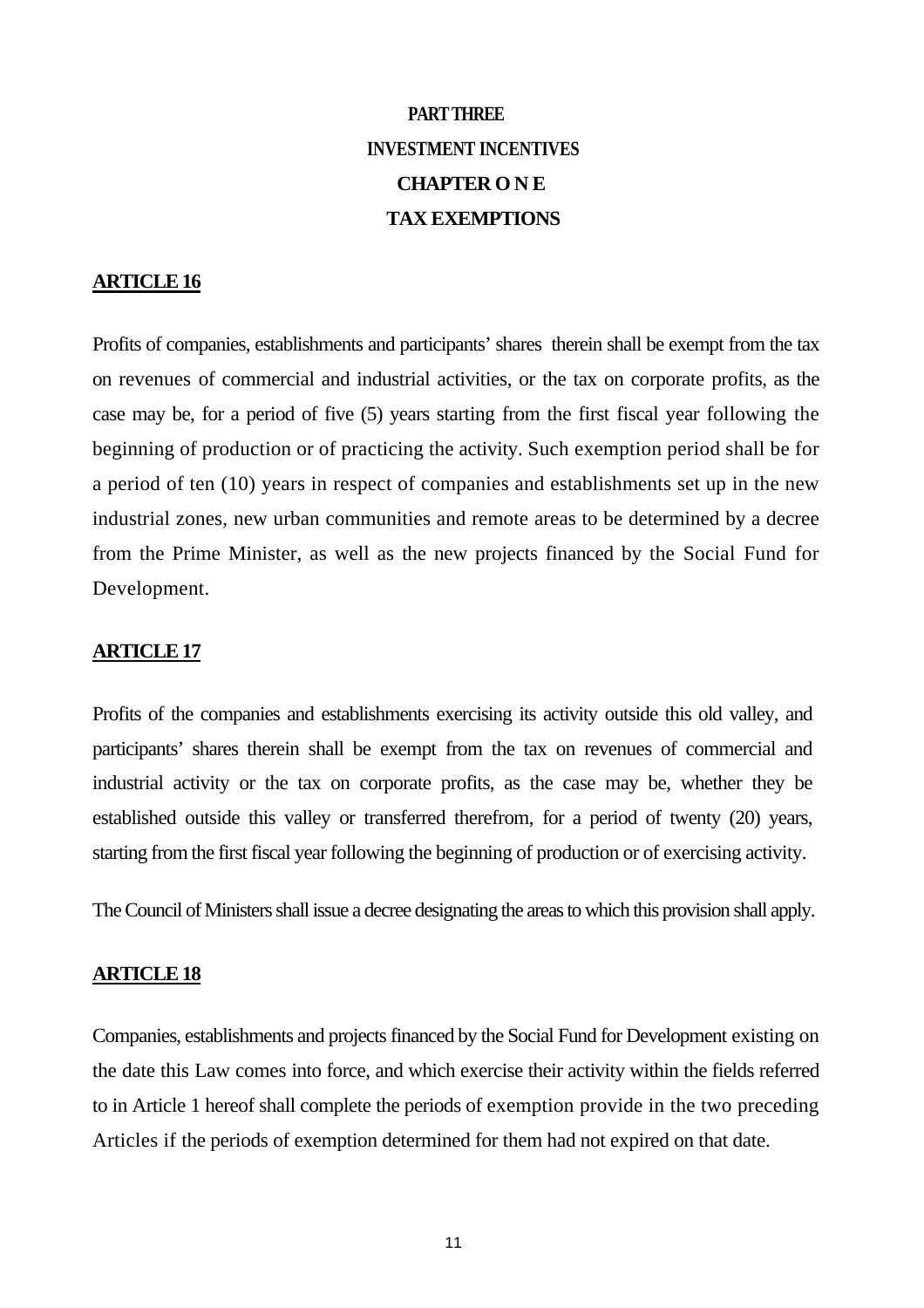In application of the provisions of the preceding articles, the first year of exemption shall include the period from date of start up of production or of practicing activity, as the case may be, till the end of the following fiscal year. The company or establishment shall notify the Competent Administrative Authority of the date of start up of production or of practicing activity within one  $(1)$  month from such date.

## **ARTICLE 20**

Contracts of incorporation of companies and establishments and loan and mortgage contracts related to their business shall be exempt from the stamp tax as well as notarization and publication fees for a period of five (5) years from the date of recordal on the Commercial Register.

 Contracts of registration of lands necessary for the establishment of companies and establishments shall also be exempt from the above mentioned tax fees.

#### **ARTICLE 21**

A tax exemption on corporate profits shall apply to an amount equivalent to a percent of the paid-in capital determined by the loan and discount rate of the Central Bank of Egypt for the accounting year; provided the company is a joint stock company and its shares are recorded at one of the stock exchanges.

#### **ARTICLE 22**

Returns on bonds, financial debentures, and other similar securities issued by Joint Stock Companies shall be exempt from the tax on movable capital revenues; provided that such are offered for public subscription and are recorded at one of the stock exchanges.

#### **ARTICLE 23**

The provisions of Article 4 of Law No. 186 of 1986 regulating Customs' Exemptions, concerning the collection of customs duty at a fixed rate of 5% of the value shall apply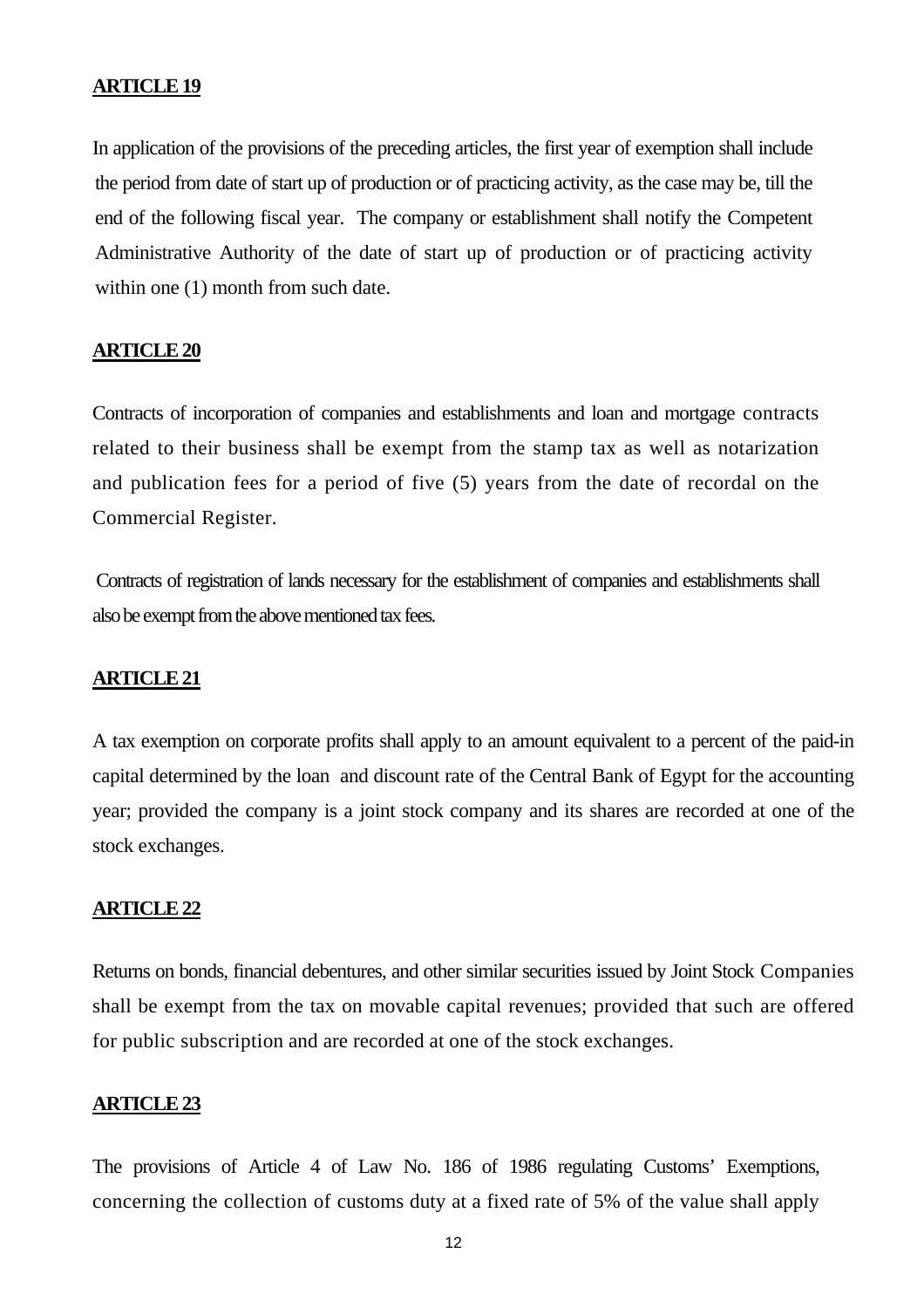to the companies and establishments to all of their imports of machinery, equipment, and appliances necessary for their establishment.

## **ARTICLE 23 Bis :**

Expansions approved by the Administrative Authority shall be exempt for five (5) years from the tax provided in Article 16 of this Law, and exemptions stipulated in Articles 20 and 23 shall also apply to such expansions.

Expansion shall mean increase in the capital used in the addition of new assets for the purpose of increasing the production capacity of the project.

The Executive Regulations shall determine the kinds of assets, rules and controls used as basis in calculating such increase.<sup>1</sup>

## **ARTICLE 24**

Profits resulting from merger, division or change of the legal form of companies shall be exempt from taxes and duties owing by reason of merger, division or change of the legal form.

## **ARTICLE 25**

The merging and merged companies and establishments, and those which are divided or whose legal form is changed, shall enjoy the exemptions prescribed for them before such merger, division or change of legal form until the period of such exemption has expired.

The merger, division or change of the legal form shall not ensue any new tax exemptions.

## **ARTICLE 26**

The resultant evaluation of in-kind participations contributed to the incorporation of joint stock

 1 Article 23 (bis) added by Law No. 162 of 2000 issued on June 18, 2000.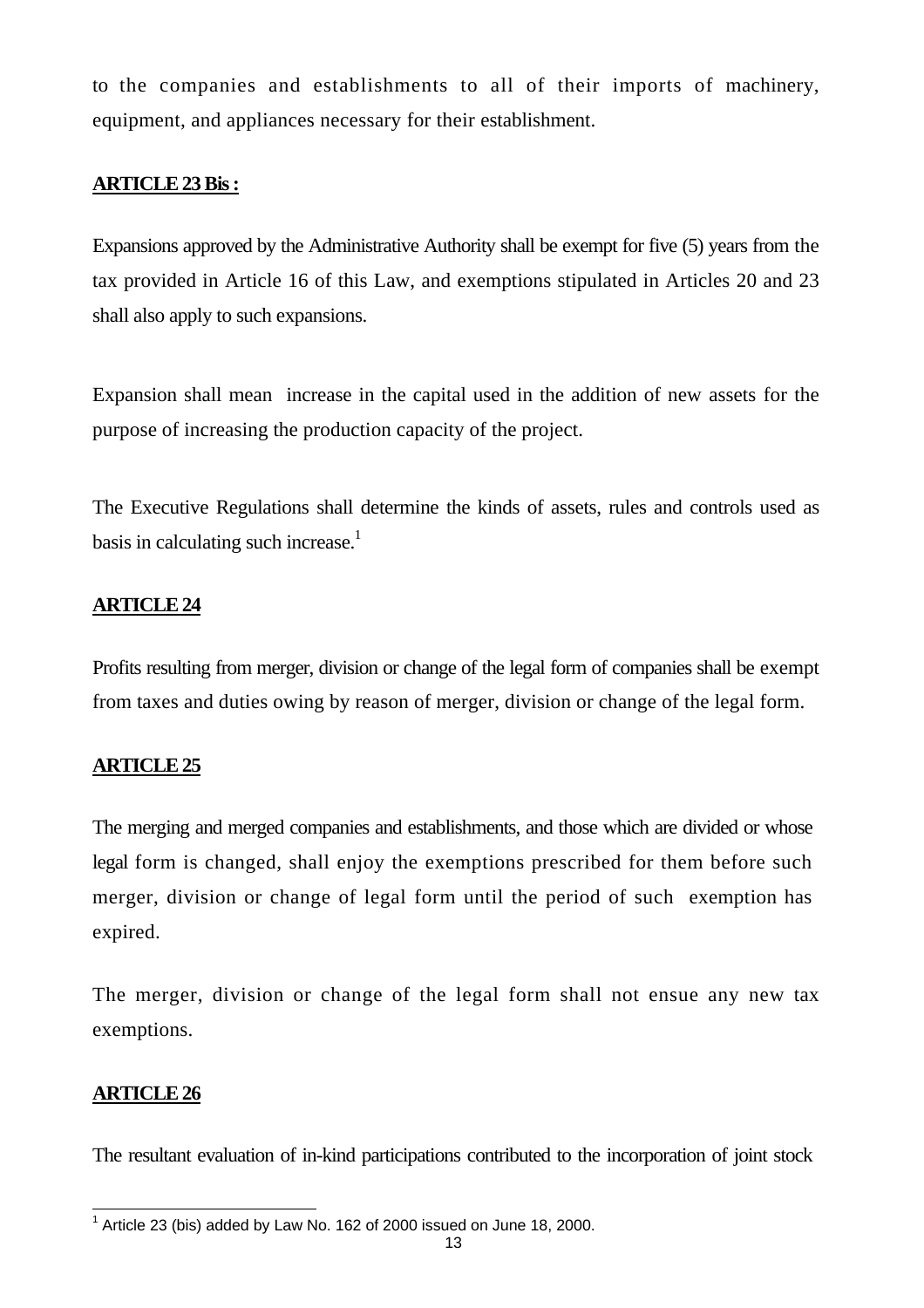companies, partnerships limited by shares and limited liability companies or to their capital increase , shall be exempt from the tax on commercial and industrial activity revenues, or the tax on corporate profits as the case may be.

## **ARTICLE 27**

The Executive Regulations of this Law shall define the conditions, rules and procedures related to enjoying tax exemptions automatically and without dependence on any administrative approval, provided the exemption shall be cancelled in case of breach to any of such conditions and rules.

The Prime Minister shall issue a decree canceling the exemption upon a presentation from the Competent Administrative Authority. The party concerned may challenge such decree before the Administrative Courts, within thirty (30) days from the date of notification or acknowledgement thereof.

## **CHAPTER TWO ALLOCATION OF LAND**

#### **ARTICLE 28**

The Council of Ministers may, upon the proposal of the Competent Minister, issue a decree allocating the lands owned by the State or by public legal bodies to companies and establishments to be constructed in certain areas in the fields specified in Article 1 hereof, and free of charge pursuant to the procedures provided in the Executive Regulation of this Law.

## **CHAPTER THREE FREE ZONES**

#### **ARTICLE 29**

The establishment of the free zone covering an entire city shall be established by a Law.

Public free zones shall be established by a decree from the Council of Ministers upon the proposal of the Competent Administrative Authority for the purpose of setting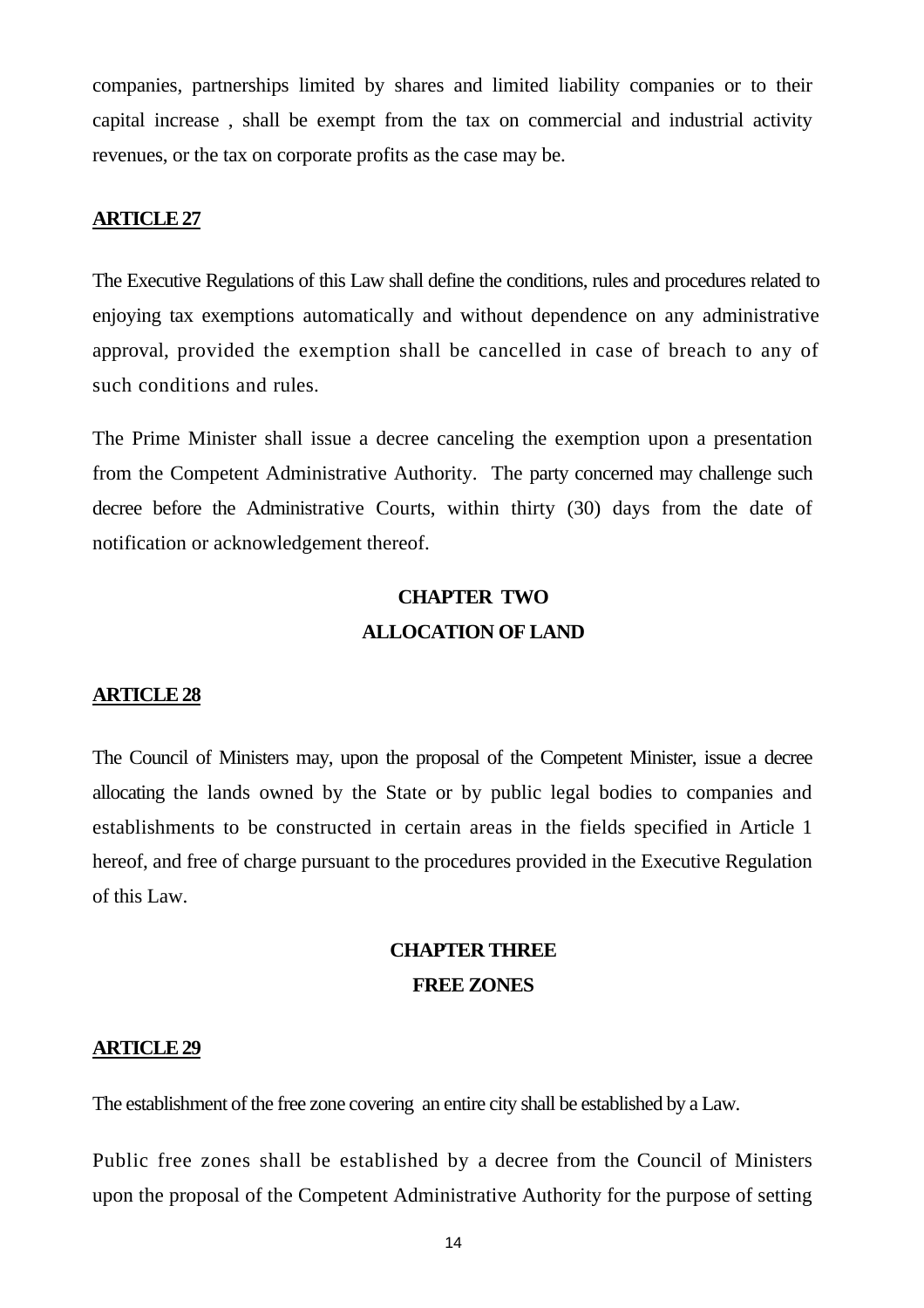up duly licensed projects, whatever their legal form.

The Competent Administrative Authority may issue a decree for the establishment of private free zones, each of which shall be confined to one project, if the nature thereof shall so require.

In light of the controls set forth in the Executive Regulations of this Law, the Competent Administrative Authority may also approve the transformation of inland projects into a private free zone. The decree issued for the establishment of a free zone shall indicate its location and boundaries.

Public free zone shall be managed by a board of directors formed and its Chairman appointed by a decree issued by the Competent Administrative Authority.

The board of directors shall be have competence over the implementation of the provisions of this Law, its Executive Regulations, and the decrees issued by the said Authority.

## **ARTICLE 29 (Bis)1**

l

An authorization may be issued for the transfer of companies and establishments located inside the Public and Private Free Zones to conduct activities under the Internal Investment System. Companies and establishments that have been transferred shall be exempted from the payment of any taxes or custom duties on imported equipment, machinery, devices, production lines, components thereof and spare parts, that are required for the activity, at the depreciation rates thereof and provided that twelve months have lapsed from the date of commencement of the activity or of production inside the Free Zone.

The authorization and exemption referred to in the preceding paragraph, shall take place in accordance with the conditions, controls and procedures determined in the Executive Regulations of this Law.

 $1$  - the whole Article (29) bis has been added by virtue of Law No. 94 for 2005. Official Gazette – edition No 24 (bis) on 21/6/2005.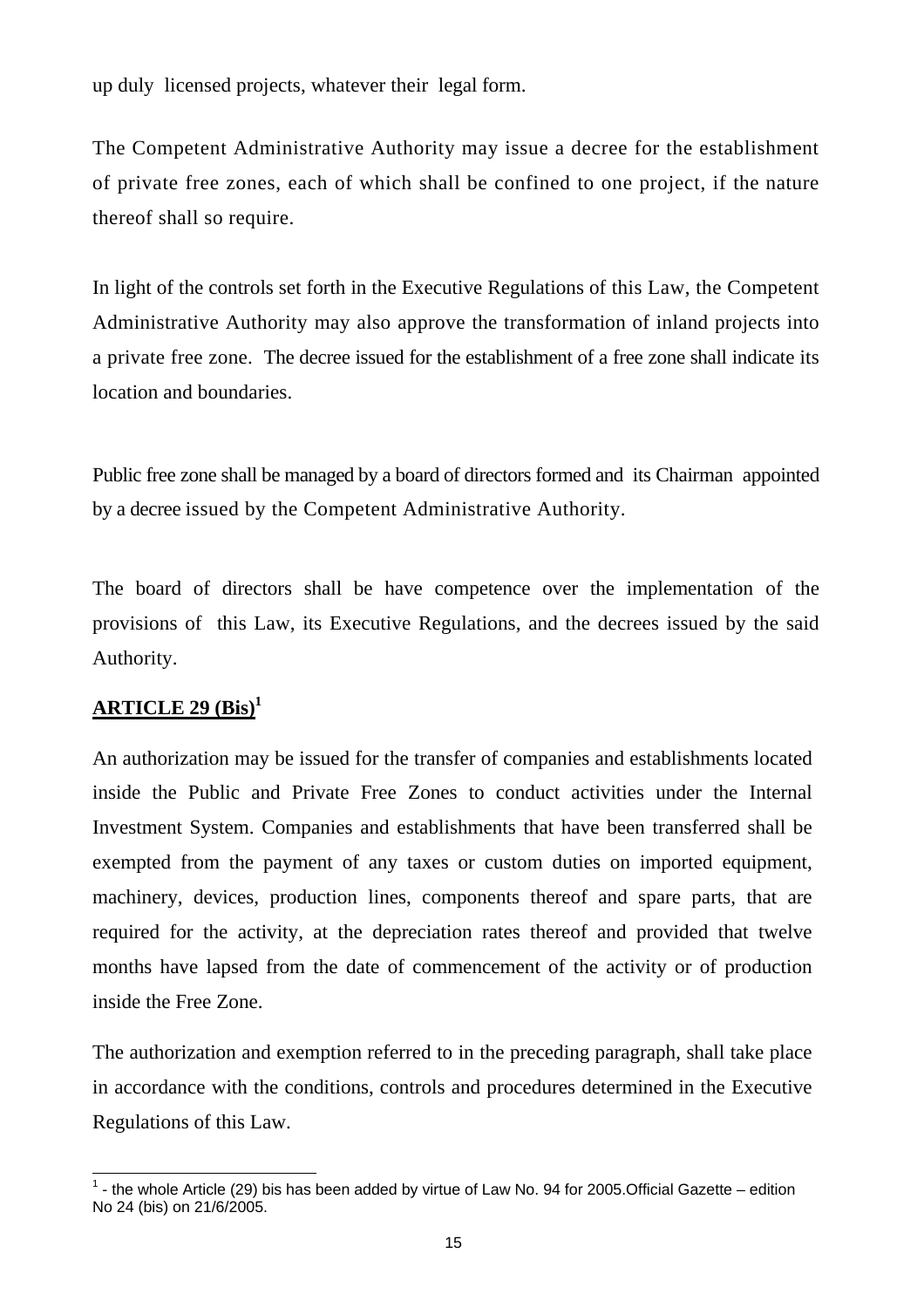The Competent Administrative Authority shall lay down the policy to be pursued by the free zones, and may adopt such resolution as it deems necessary to achieve the purpose for which such zones have been established, particularly:

(a) Laying down the systems and regulations necessary for management of free zones.

(b) Laying down the conditions for granting licenses, and occupancy of lands and buildings, the rules governing ingress and egress of goods and their recordation, the fee for the warehousing of such goods, the examination of documents and auditing, the system of controlling and guarding these zones and collecting dues owing to the State.

## **ARTICLE 311**

l

The Board of Directors of the Free Zones shall issue a preliminary approval for the establishments of companies and establishments inside said Zones. The competent administrative body shall issue a decree for the incorporation of such companies and establishments. The chairman of the Board of Directors is authorized to issue licenses for these companies and establishments to practice their activities.

The license shall indicate the purposes for which it is granted, its term and the amount of financial guarantee to be paid by the licensee. This license may not be assigned, in whole or in part, except upon the approval of the authority issuing the same. Denial of license or of assignment thereof shall be by a causative resolution. The party concerned may lodge a complaint there-against with the Administrative Authority Concerned in accordance with the rules and procedures set forth in the Executive Regulation.

The licensee shall not enjoy the exemptions or privileges provided for in this Law except to the extent of the purposes indicated in the license.

 $<sup>1</sup>$  - the first paragraph of Article (31) has been amended by virtue of Law No. 94 for 2005. Official Gazette</sup> – edition No 24 (bis) on  $21/6/2005$ .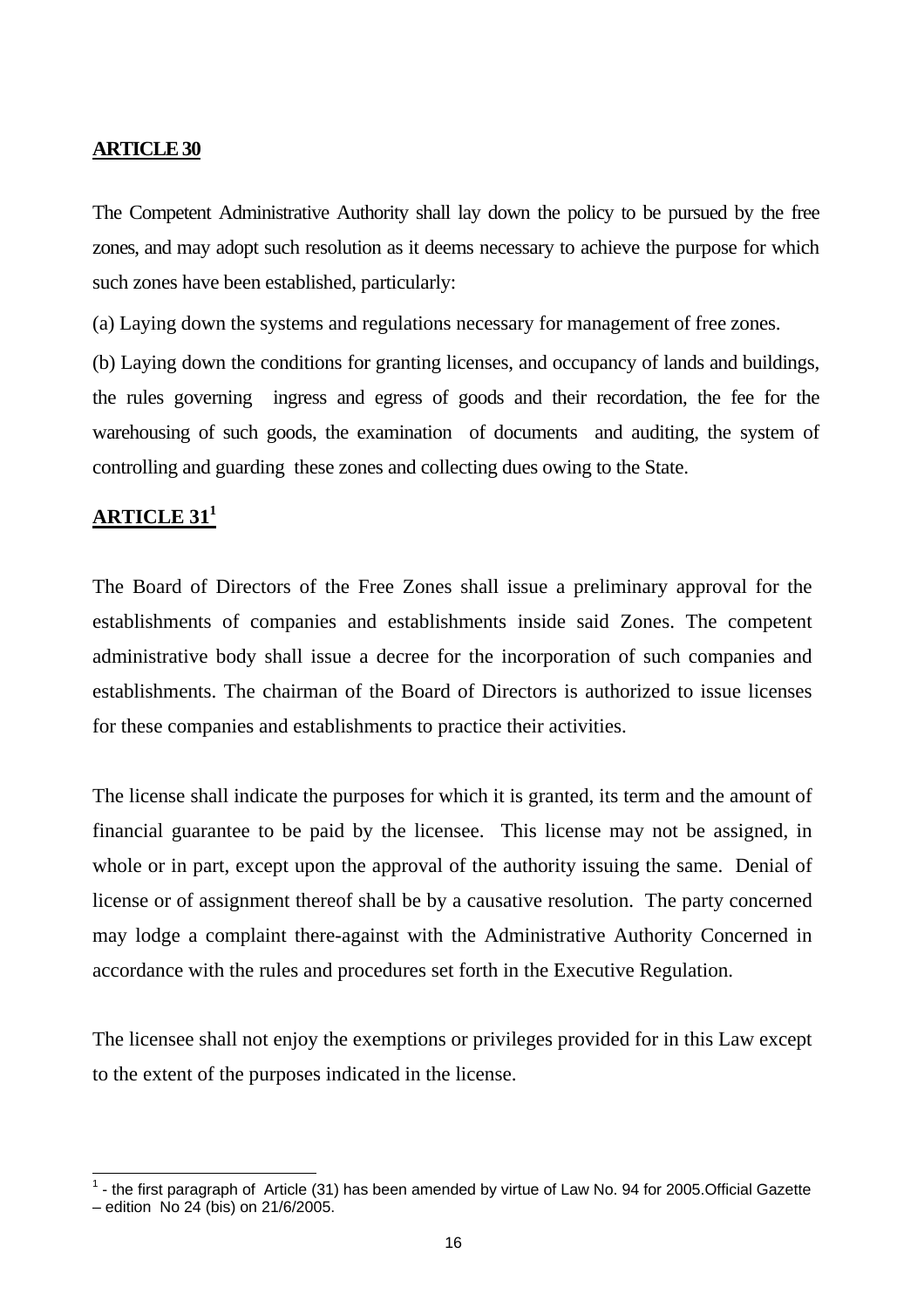With due regard to the provisions set in the laws and regulations banning dealings in certain goods or materials, goods exported abroad by the free zone projects or imported for the pursue of their activity, shall not be subject to the rules governing import and export, nor to the customs procedures related to exports and imports. Such goods shall also not be subject to customs taxes, the general sales tax and other taxes and duties.

With the exception of passengers' cars, all types of tools, supplies, machinery and all different means of transportation, necessary for pursuing the activity licensed for all kinds of projects existing inside the free zones, and if the nature and necessity for pursuing such activity requires its temporary exist from the free zone inside the country and return thereto.

The aforesaid shall apply to the tools, supplies and machinery, according to the cases, guarantees, conditions and procedures as specified by a decree issued by the Prime Minister based on the proposal of the Minister of Finance and Head of the Authority.<sup>1</sup>

The Executive Regulation of this Law shall determine the procedures of moving and securing the goods from the point of unloading until its arrival at the free zone and vice versa.

The Competent Administrative Authority may, in the manner specified by the Executive Regulation of this law, allow the temporary ingress of local and foreign goods, materials, parts, and raw materials, owned by the project or by third parties, from inside the country into the free zone, on a temporary basis, for repair, or for conducting Manufacturing processes thereon and thereafter return inside the country, without being subject to the applicable import rules. Customs' duties shall be collected in respect of the repair cost pursuant to the provisions of the Customs' Laws

The provisions of Article 33 of this Law shall apply to manufacturing processes.

#### **ARTICLE 33**

Import from the free zones into the country shall be subject to the general rules applicable to

 1 Paragraph two (2) of Article 32 has been amended by Law No. 13 of 2004 issued on April 22, 2004.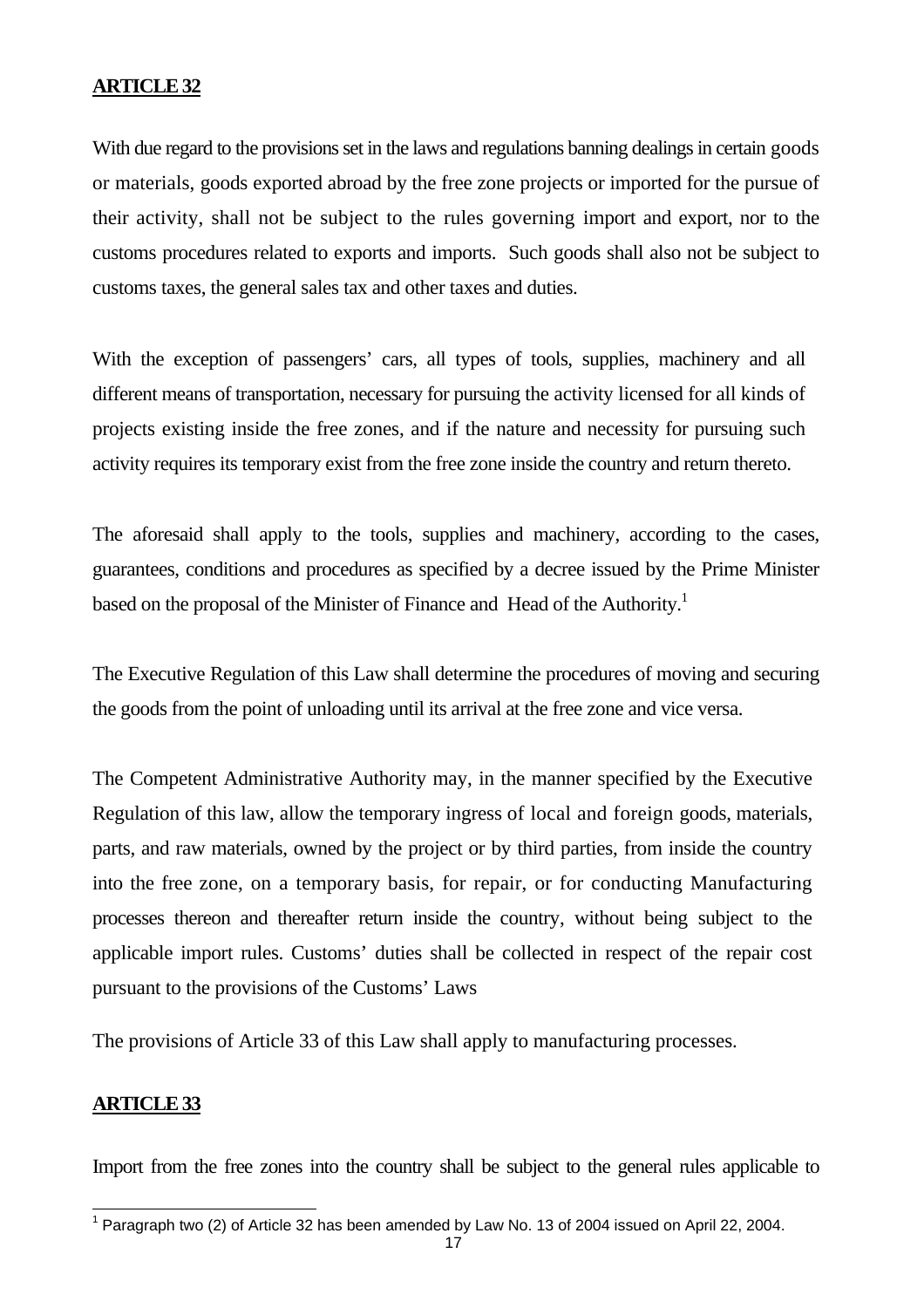imports from abroad. Customs taxes on goods imported from the free zone into the local market, shall be paid as if they were imported from abroad.

As for the products imported from free zone projects, and which comprise local and foreign components, the customs tax base therefor shall be on the value of the foreign components at the prevalent prices at the time of their egress from the free zone into the country; provided the customs tax due on the foreign components shall not exceed the tax due on the final product imported from abroad.

The foreign components shall consist of the imported foreign parts and materials as per its condition upon ingress into the free zone, exclusive of the operating costs in that zone. In determining freight costs, the free zone shall be deemed the country of origin for the products manufactured therein.

## **ARTICLE 34**

The director of the free zone customs shall notify the zone Chairman of any unjustified cases of shortage or overage, as compared with the bill of lading to the number of packages, or their contents, or to the packed or loose (bulk) goods, if they were consigned to the free zone.

The Competent Administrative Authority shall issue a decision regulating liability for the cases provided for in the preceding paragraph and the ratio of tolerance therein.

## **ARTICLE 35**

Projects established in the free zones, and dividends to be distributed, shall not be subject to the provisions of the tax and duty laws valid in Egypt.

Such projects, however, shall be subject to an annual fee of 1 % (one percent) of commodity value upon ingress with respect to the storage projects and of commodity value upon egress concerning the manufacturing and assembly projects. Transit trade goods with fixed destination shall be exempt from this duty.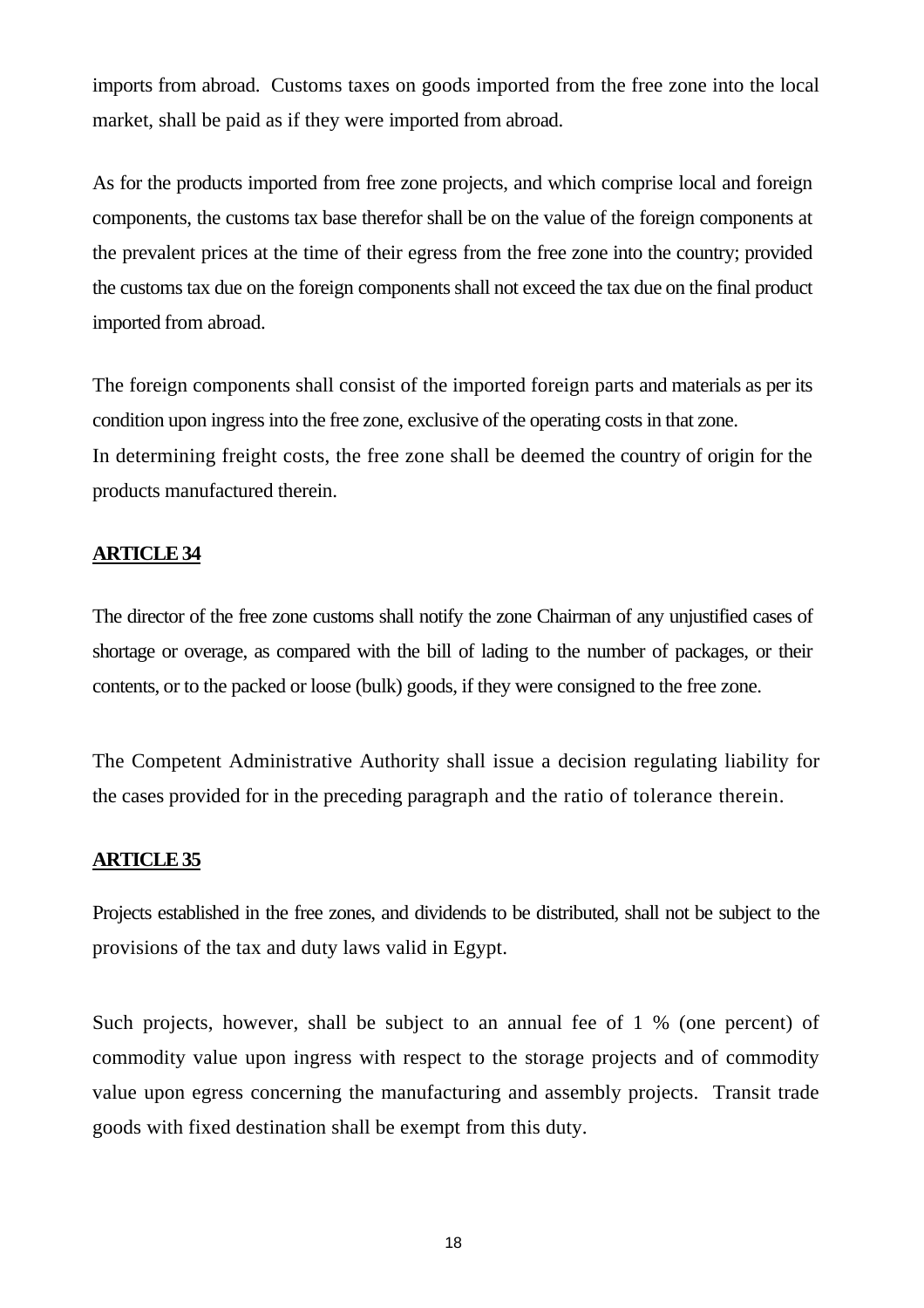Projects whose main activity does not necessitate the ingress or egress of commodities, shall be subject to an annual fee of 1% (one percent) of the aggregate revenues thereby realized based on accounts accredited by one of the chartered accountants.

In all cases, projects shall pay a services charge determined by the Executive Regulation of this Law.

## **ARTICLE 361**

Companies conducting their activities under the Free Zones Systems shall not be subject to the provisions of Law No. 73/1973 determining the conditions and procedures of electing labor representatives to the board of directors of public sector units, joint stock companies and non-governmental organizations and private societies and organizations.

## **ARTICLE 37**

Maritime transport projects established in free zones shall be exempt from the conditions related to the nationality of the vessel owner and its crew as are provided for in the Merchant Marine Law, and in Law No. 84 of 1949 concerning Registration of Merchant Vessels.

Vessels owned by such projects shall also be excepted from the provisions of Law No.12 of 1964 Incorporating the Egyptian General Organization for Maritime Transport.

## **ARTICLE 38**

The licensee shall insure all buildings, machinery and equipment against all accidents, and shall remove the same, at his own expense within the period to be determined by the zone board of directors in accordance with the rules laid down by The Competent Administrative Authority.

## **ARTICLE 39**

 $\overline{a}$ 

Entry or residence in the free zones shall be in accordance with the terms and conditions set forth in the Executive Regulation of this law.

 $<sup>1</sup>$  - the reference to the companies Law No.159 for 1981 made in Article (36) has been cancelled by</sup> virtue of Law No. 94 for 2005.Official Gazette – edition No 24 (bis) on 21/6/2005.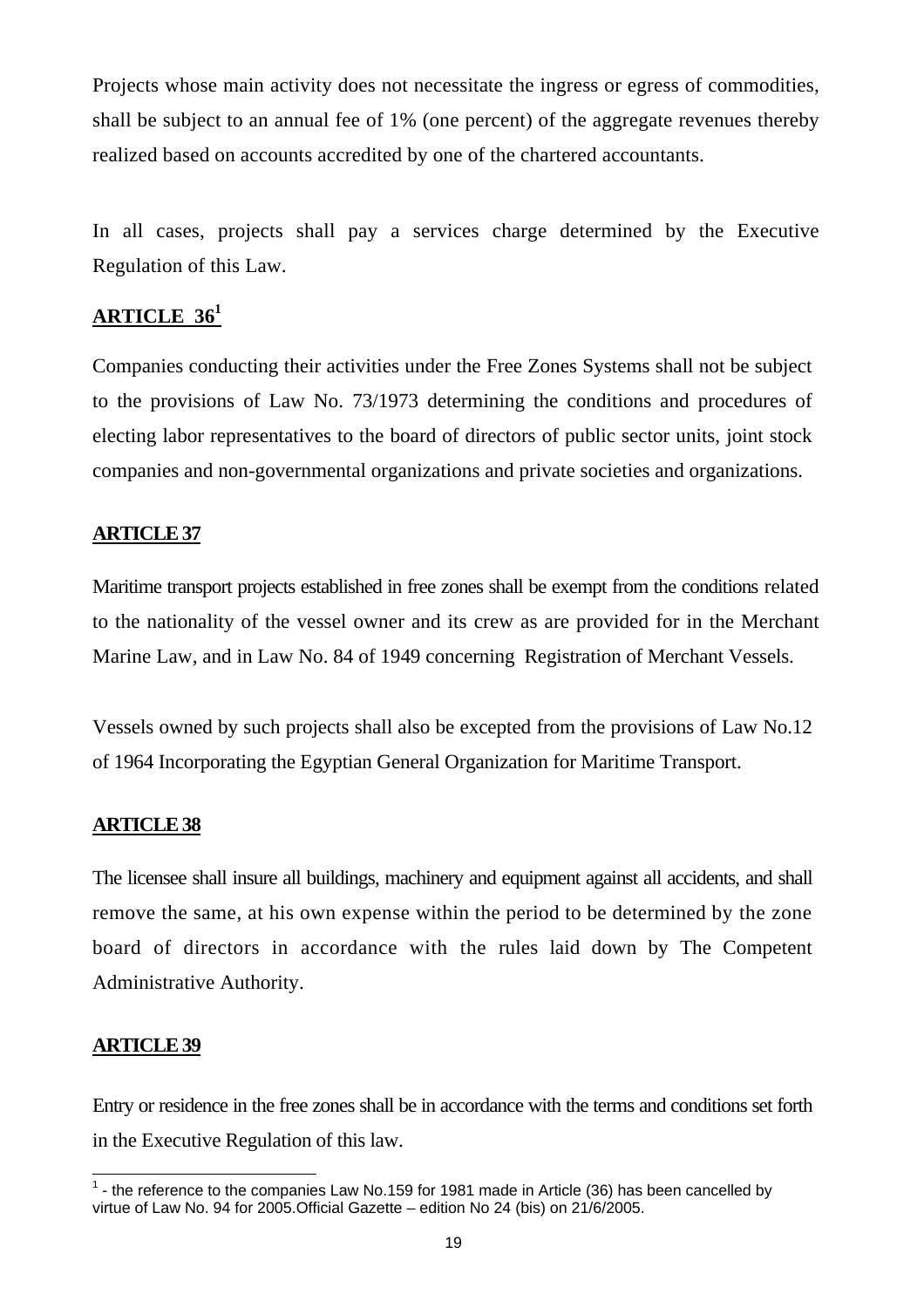The provisions of Law No. 173 of 1958 requiring obtainment of a work permit prior working with foreign bodies and Law No. 231 of 1996 concerning certain provisions regulating the work of Egyptians with foreign organisms, shall not apply to Egyptians working in projects established in the free zones.

## **ARTICLE 41**

No person may pursue on permanent basis, in a profession or craft in the public free zone for his own account, except after obtaining a license therefor from the chairman of its board of directors in accordance with the terms and conditions determined by the Executive Regulation of this Law, and after payment of the fees determined by such Regulation provided it shall not exceed L.E. 500 (Five Hundred Egyptian Pounds) per year.

## **ARTICLE 42**

Employment contracts concluded with employees in the free zones shall be drawn up in four copies; one copy for each of the parties, a copy to be deposited to the free zone management, and another copy with the area labor office. If a contract is drawn up in a foreign language, the latter two (2) copies shall be accompanied by a translation into Arabic.

## **ARTICLE 43**

1

Projects established in public free zones shall not be subject to the provisions of Law No. 113 of 1958, and Article 24 and Chapter 5 of Part III of the Labor Code.

The Board of Directors of the Competent Administrative Authority shall establish the rules regulating the personnel affairs in these projects.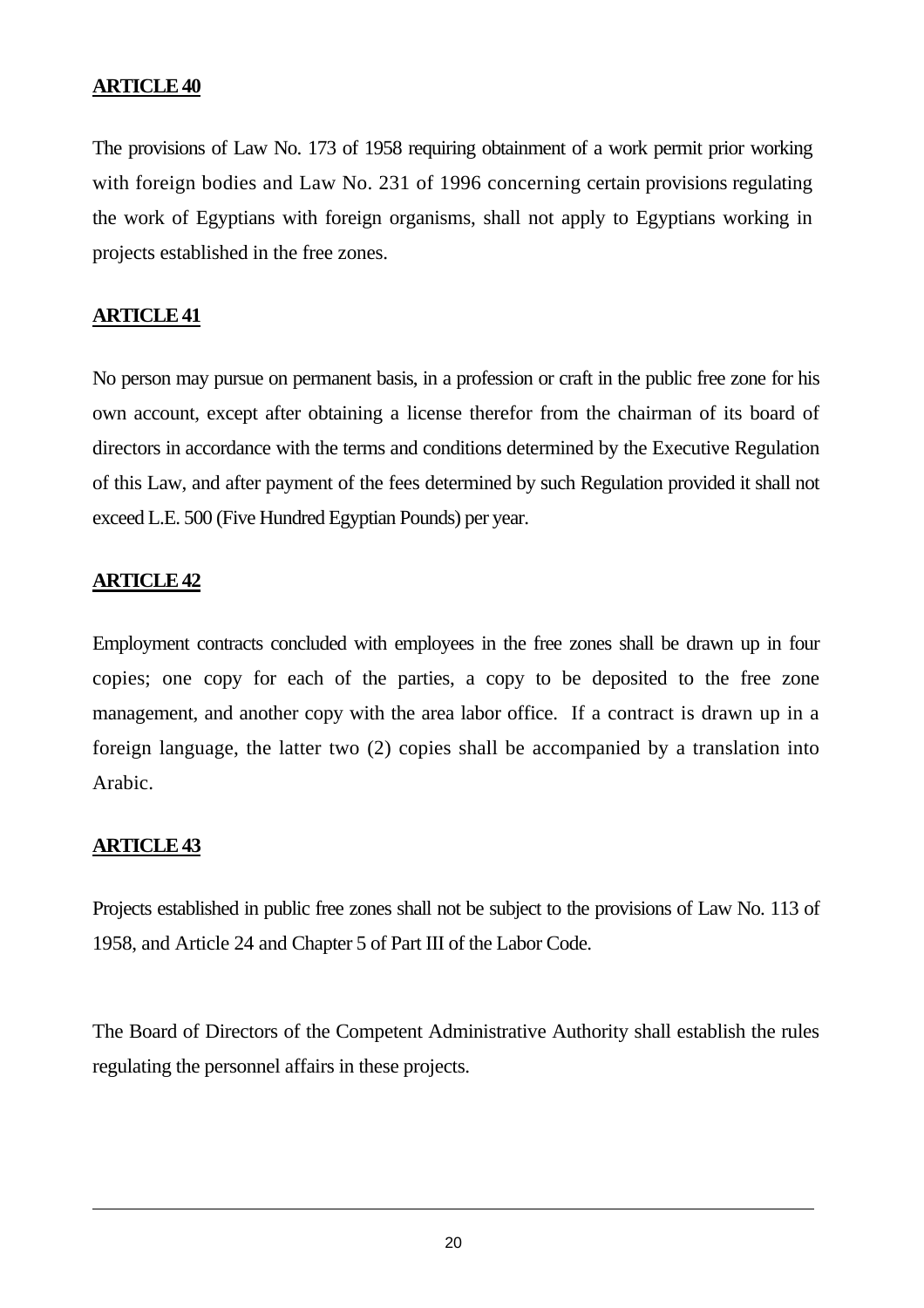The provisions of the Social Security Law No.79 of 1975 shall apply to Egyptians employed in projects exercising their activity in the free-zones.

## **ARTICLE 45**

Any infringer of the provisions of Article 41 of this Law shall be punished by a fine of not less than L.E. 2000 (Two Thousand Egyptian Pounds) and shall not exceed L.E. 5000 (Five Thousand Egyptian Pounds).

Criminal suit related to such crimes shall not be filed, except upon a written request from the Competent Administrative Authority. The said Authority may effect conciliation with the infringer in the course of proceedings in return for an amount equivalent to the minimum required fine. Such conciliation shall result in the lapse of the criminal suit.

## **ARTICLE 46**

The provisions of Articles 8, 9,10,11 and 20 of this Law shall apply to investment in the free zones.

## **CHAPTER FOUR FACILITATION OF INVESTMENT PROCEDURES**

## **ARTICLE 471**

The capital of companies that are governed by this Law may be determined in any convertible currency, and their financial statements prepared and published in same currency, provided that subscription to its capital must be in that same currency, and the entire amount of the issued capital shall be paid, and shall be deposited at any one of the recognized banks in foreign currency accounts.

The Latticle (47) has been amended and a second paragraph has been added by virtue of Law No. 94 for 1.<br>The Article (47) has been amended and a second paragraph has been added by virtue of Law No. 94 for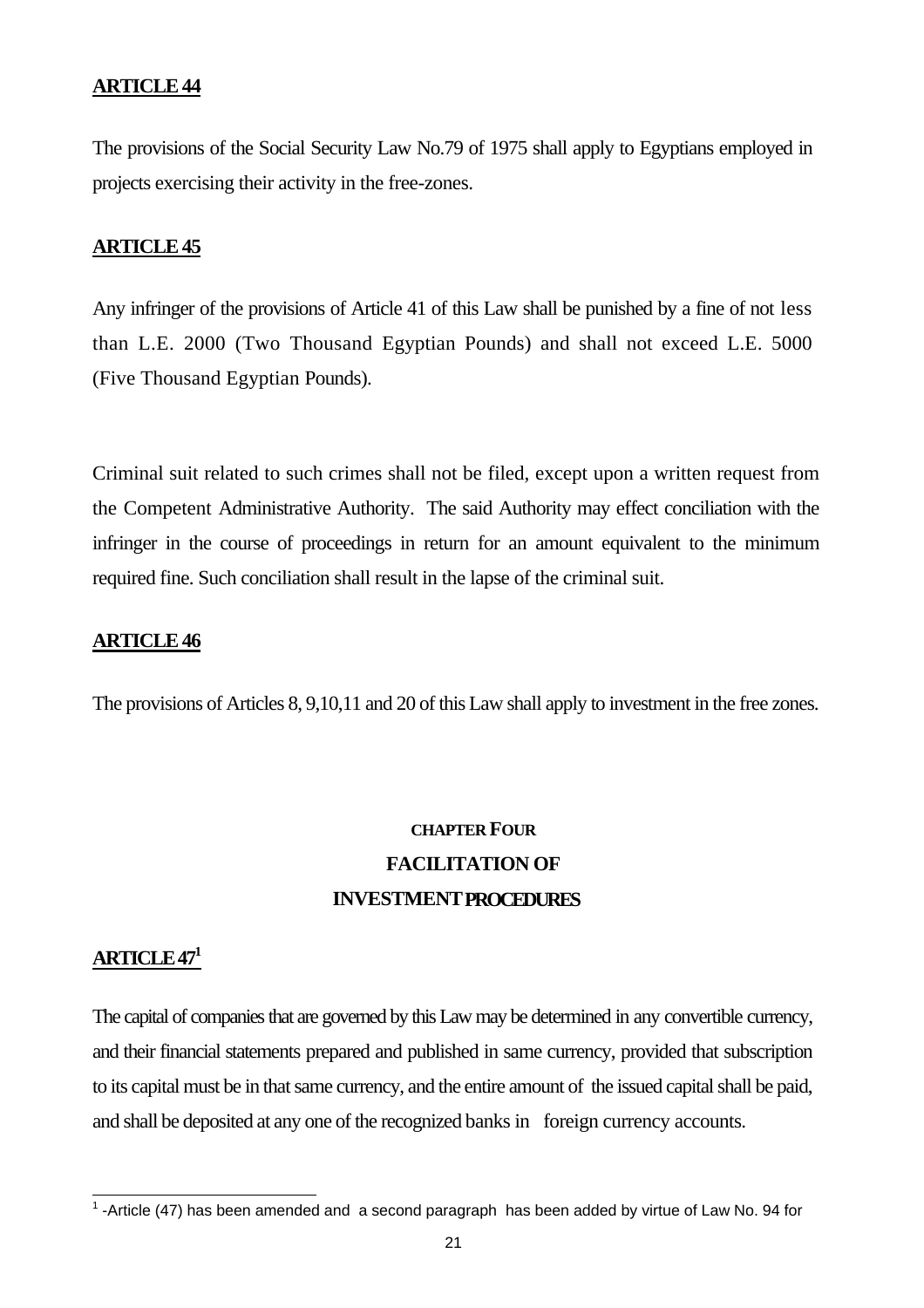The designated capital, in Egyptian pounds, of these companies may also be transferred into any convertible currency, according to the prevailing exchange rates at date of transfer, provided the controls specified by the Executive Regulations of this Law are adhered to.

## **ARTICLE 48**

The government shall submit to the Authority's Board of Directors, the drafts of laws, regulations and decisions related to investment issues for consideration thereon.

## **ARTICLE 49**

Decisions regulating the establishment and operation of projects may not be issued, and charges and fees may not be imposed in return for services thereon or amendment thereof, except after obtaining the opinion of the Authority's Board of Directors and approval of the Council of Ministers.

## **ARTICLE 50**

The Authority shall be the competent body to collect, provide and update investment data and information and to regularly disseminate same through various means of dissemination via its local branches, internet websites, and offices abroad.

All State agencies shall adhere to providing the Authority with such data and information, and any updates made in respect thereof, and shall also provide the Authority with charts related to the available investment programs, plans and potentialities.

Each year, on July first, the Authority shall issue a guiding bulletin of all projects, to which it invites all investors to establish in light of the preliminary studies, which verify their feasibility. The Authority shall take all measures to ensure that such bulletins and studies are available to interested investors.

The Authority, moreover, shall issue quarterly bulletins regarding investment flows, guarantees, incentives and services provided to investors.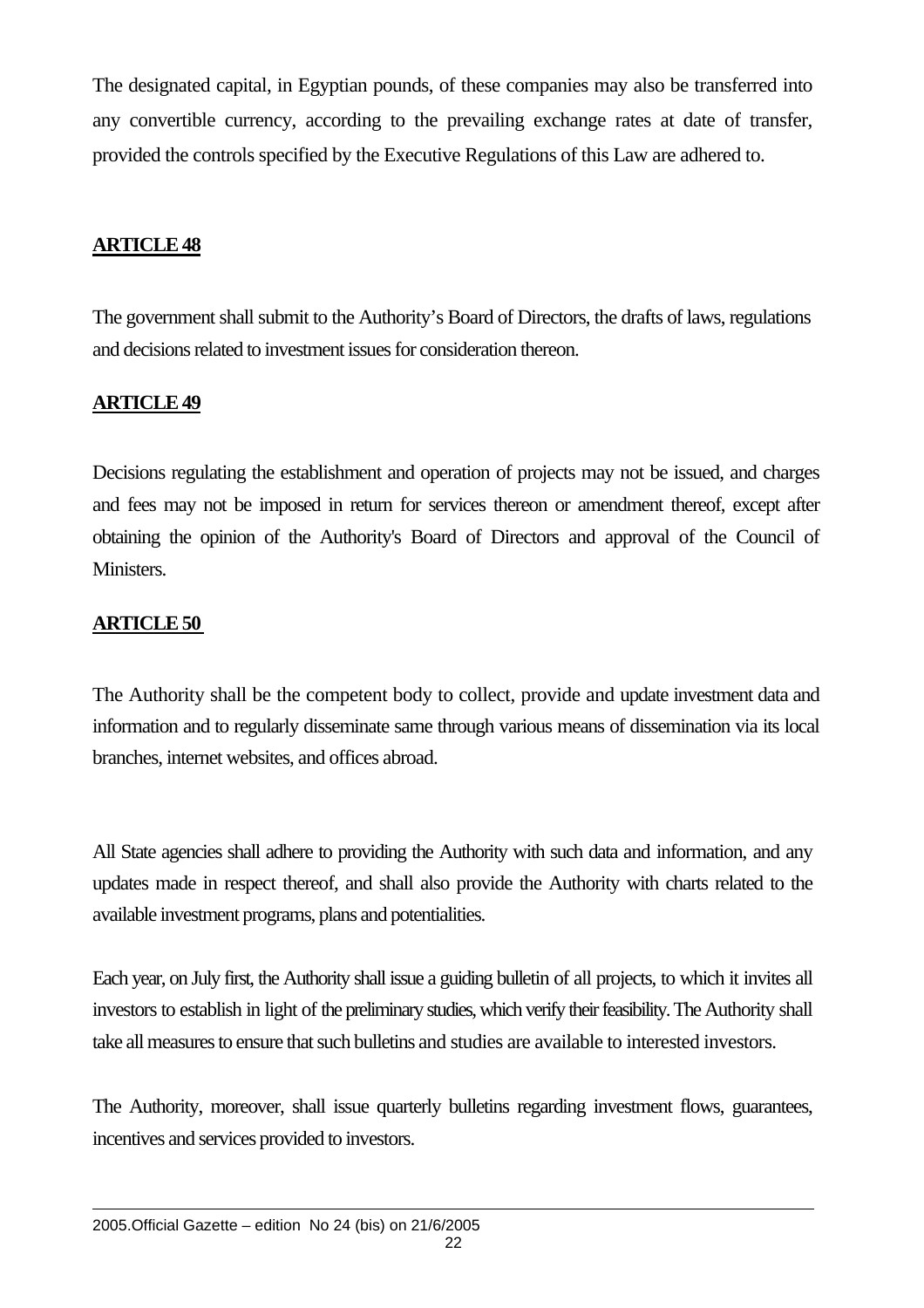All Government bodies, economic and service authorities dealing with investors, determined by a decree from the Prime Minister, shall establish offices at the Authority and at every one of its branches and it is only these offices that shall receive applications, conclude transactions, draw up contracts and grant the necessary licenses for establishing projects and conducting activity.

The Investment Services' Units affiliated to the Authority and its branches, shall be equipped to receive investors, and to provide them with all required services through offices set up at one specific location. Such offices shall maintain all data pertaining to each service, including its type, cost, the required documents and procedures, and time schedule for accomplishment thereof, together with adherence to fully perform such services within the time determined.

The Chairman of the Authority shall issue a decision establishing work rules and procedures at such offices, and determining the functions of the Authority branches to achieve coordination between such branches and the Central Investment Services Unit.

The branches of the Authority shall submit semi-annual reports concerning their activities and issues that disrupt their functions, and recommendations to rectifying recommendations to the Chairman of the Authority and the Competent Governor.

## **ARTICLE 52**

The Authority shall prepare standard forms for the investment applications according to the nature of each activity; and shall incorporate all data necessary for the activity, and the required documents, in particular, the list of the type of activity, project investment cost and requirements thereof concerning services, energy sources, and all licenses, approvals and documents required from various bodies to establish the project, conduct activity and liquidation thereof.

An original of the document shall be sufficient to submit to the Authority or its branch, as the case may be, and the Authority or its branches shall assume responsibility to provide the body requesting the document with a certified copy.

The Authority, moreover, shall prepare a booklet comprising the legislation regulating the investor's activities, and in light of any amendments shall update and publish same on its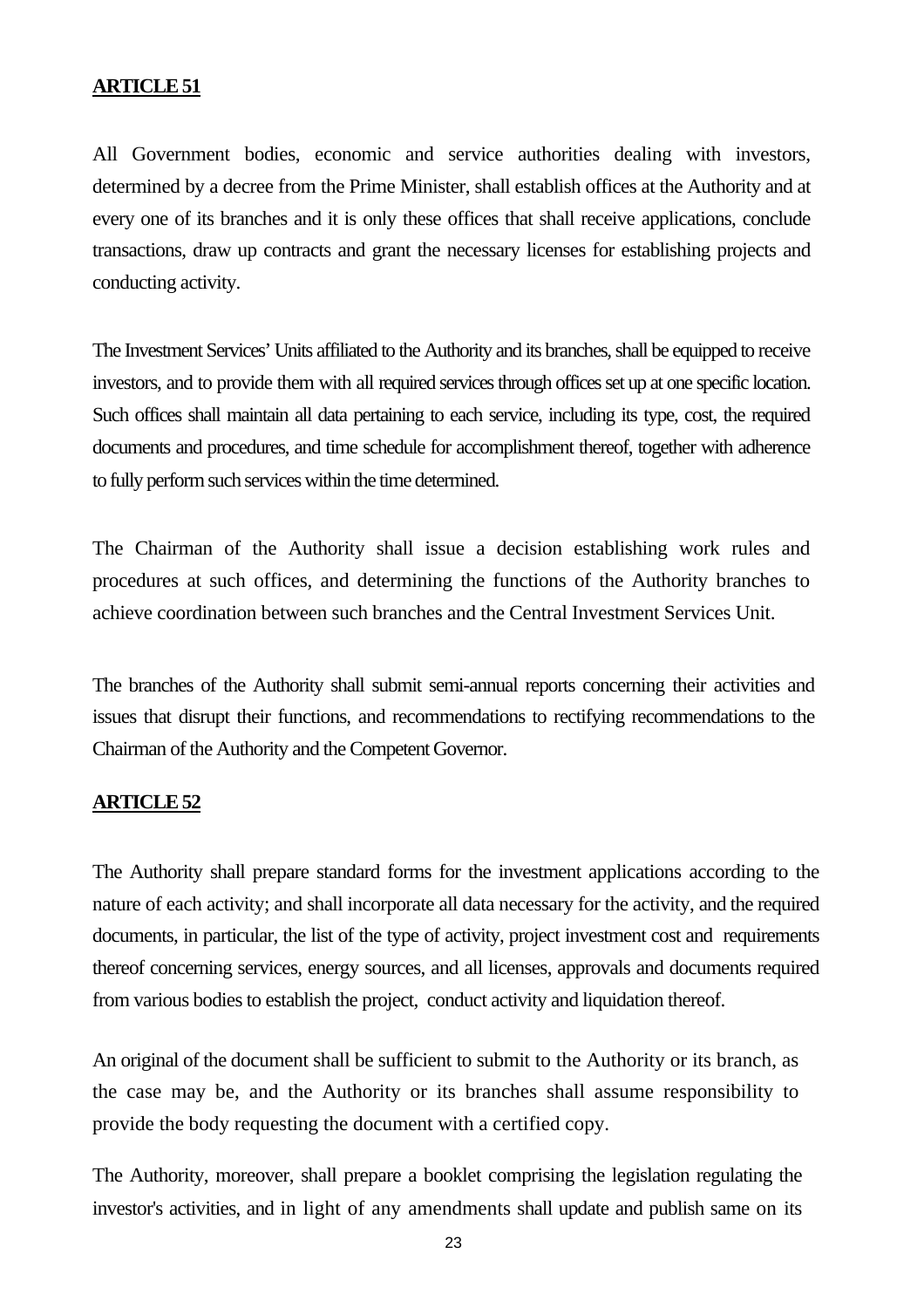internet website.

The Authority and its branches, on behalf of the investor, shall complete of all procedures, and furnish all competent bodies with data and copies of the documents required from the investor.

## **ARTICLE 53**

The investors shall submit to the Authority or its branches, on the forms approved by the Chairman, applications for incorporation and registration of companies and establishments, and obtainment of all licenses and approvals from all the competent governmental bodies, as well as applications for allocation of lands and extension of utilities thereto.

## **ARTICLE 54**

The investor shall submit to the Authority or its branch an application on the form prepared for such purpose accompanied with the documents determined by the Authority. Following immediate submission of his application and at his own responsibility, the investor shall be given a temporary license to establish the project, and the body that received the application, shall be responsible for providing the investor with the documents bearing the approvals and licenses of the competent bodies. The temporary license shall remain valid until a final license is issued.

The rights of the investor may not be encroached on or his activities stopped nor may the investor be prevented from obtaining the necessary facilities and approvals by reason of delay in issuing the final license.

## **ARTICLE 55**

The Authority shall be in charge of issuing the final license within a period not to exceed (15) days from date of issuance of all licenses and approvals required by the competent bodies through its employees at its offices and branches, who are authorized to issue such licenses; on condition that the documents stated in the application and stipulated in Article 54 of this Law are completed. If said period has lapsed, without the issuance of the final license, the Chairman of the Authority, within one (1) week, shall submit the matter to the committee mentioned in Article 65 of this Law, to take the proper decision within a maximum of fifteen (15) days, in accordance with the rules and procedures specified in the Executive Regulation.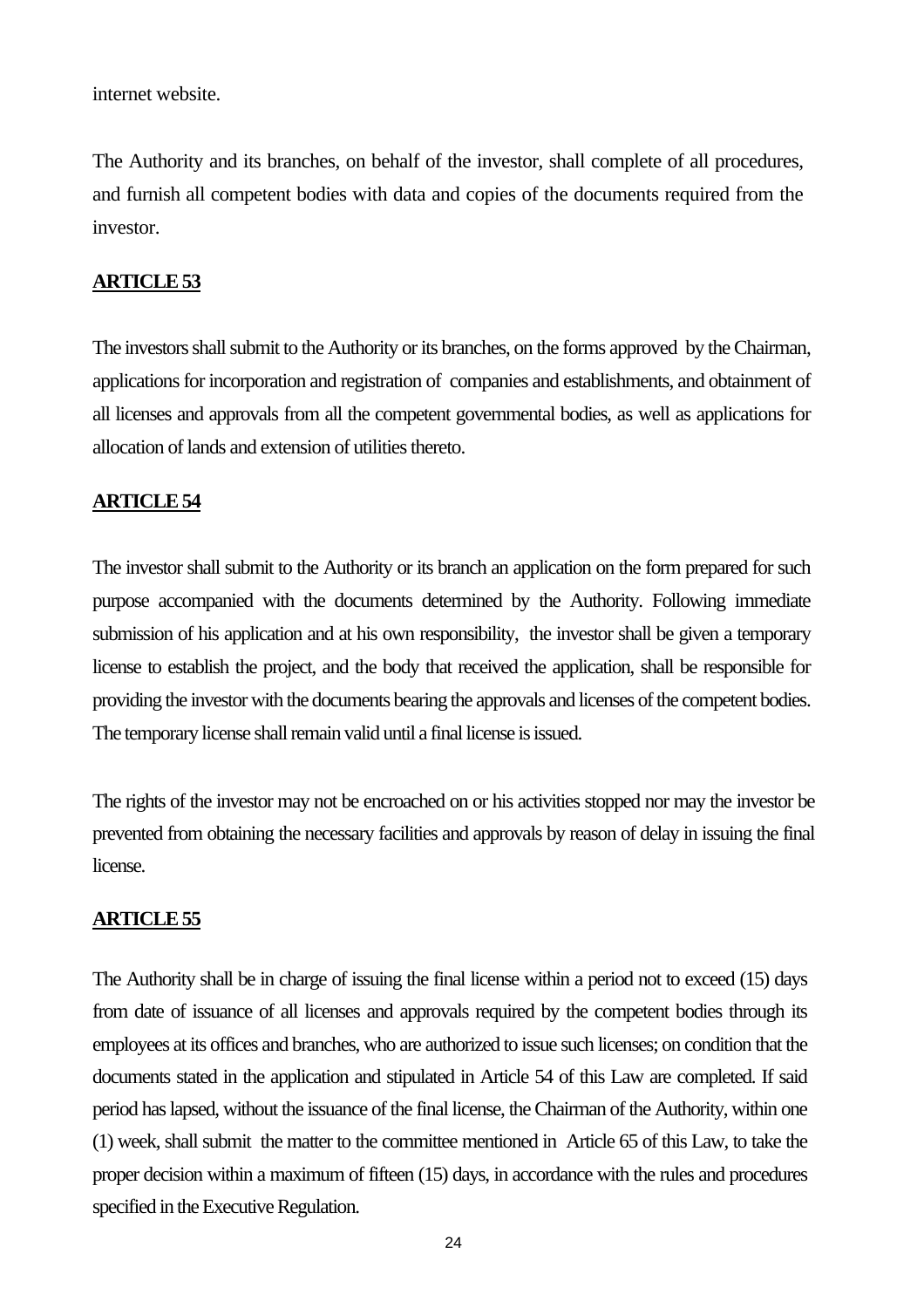Companies, which are incorporated for the purpose of integrated development shall be granted a single approval for establishing and operating all of their projects, and each of the company's projects shall enjoy the investment guarantees and incentives established from date of start up of the activity, which shall be determined in accordance with the provisions of this Law.

## **ARTICLE 56**

Bodies entrusted with granting licenses for establishment of projects and conducting activities, in accordance to the provisions of this Law, shall have the right to inspect the licensed projects in compliance with its provisions, in order to ensure adherence to the licensing conditions as well as the provisions of the law that govern the conduct of their activities and take the necessary procedures upon breach of such conditions and provisions as stipulated in the law.

Inspection shall take place in accordance with programs duly prepared and implemented in a manner that does not affect the smooth operation of the projects

The inspection shall follow the rules, parameters and procedures set by the Executive Regulations of this Law.

## **ARTICLE 57**

In accordance with the rules drafted by its Board of Directors, the Authority, pursuant to the rules set by its Board of Directors, may issue licenses to foreign companies to establish their representatives offices and branches in the free zones. These offices and branches shall receive the same status as projects licensed by the Authority to be established in such zones.

## **ARTICLE 58**

The investor shall, pay in one installment all fees and other payable amounts due to any bodies that provide investment services. The Authority shall collect these fees for the account of such bodies.

The Authority shall be entitled to a fee for the actual services it renders to the investors. A resolution by the Authority's Board of Directors shall define the rates, and the rules and conditions and procedures regulating the collection of such fees. The proceeds of such fees shall revert to the Authority's resources.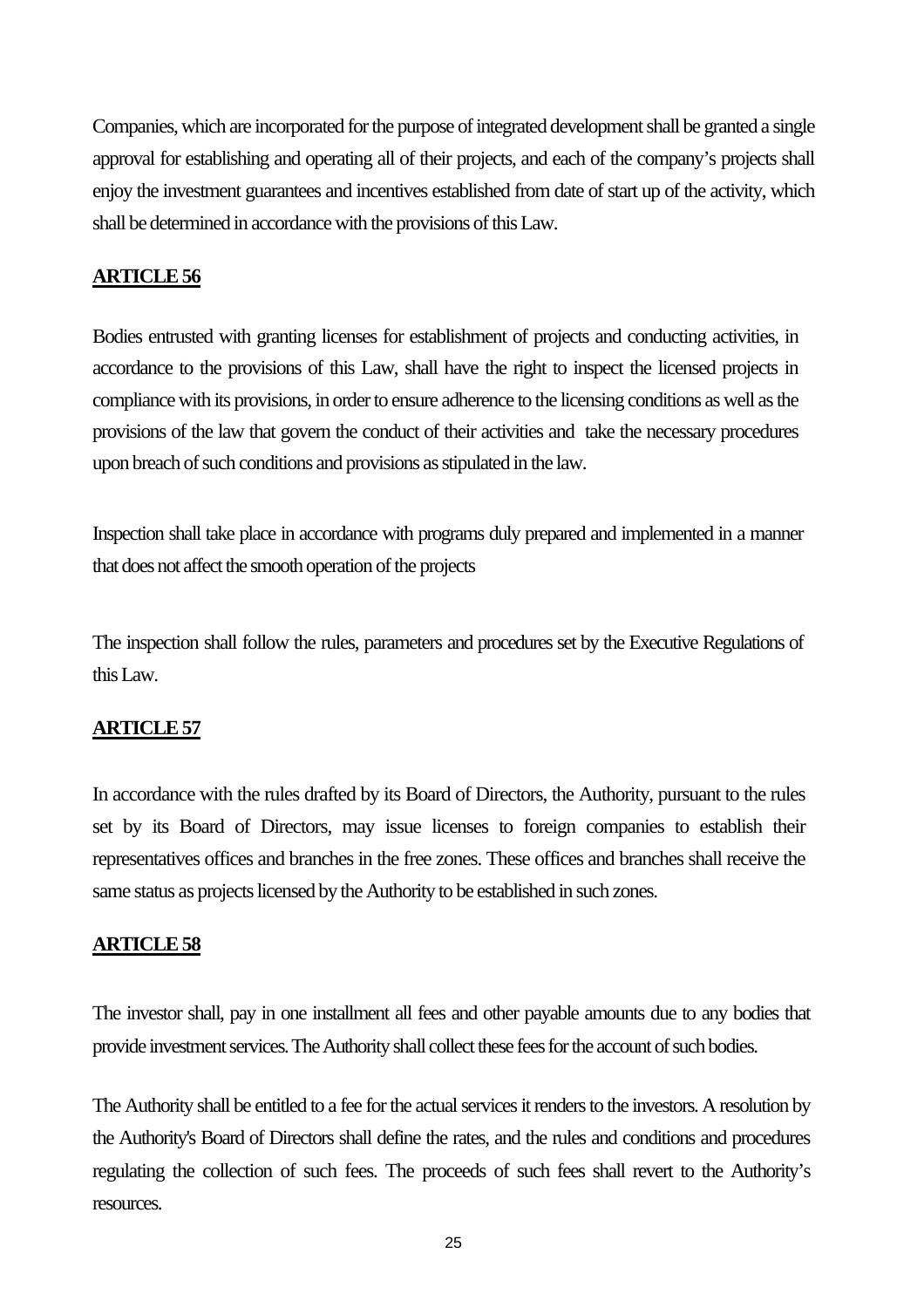Contracting for the necessary utilities for implementation of the projects, shall be made through the Authority's offices and branches, authorized by the competent bodies to effect same.

The Authority shall establish a database to comprise information pertaining to the utilities and services necessary for the projects or to be provided to investors. The database shall indicate the requirements for contracting for these utilities or the costs and procedures and documents for obtaining services. Such information shall be periodically updated as required. The Authority shall take measures to ensure that such data is available to investors.

Contracting shall be concluded pursuant to the published rates, and the price list may not be applied to investors till after publication. Furthermore, no amendment may shall be made to the conditions of the contract, or to the rates throughout its validity of , unless the contract includes an express condition permitting such amendment.

## **ARTICLE 60**

The Chairman of the Authority or his representative shall be authorized to issue the necessary certificates to the companies and establishments, which enjoy tax and customs exemptions, and any other exemptions applicable to companies subject to this law, in light of the Laws governing such exemptions.

Such certificates shall be final and shall be effective without the need for any approvals from other bodies. All bodies shall act in accordance with said certificates and shall comply with the data mentioned therein.

## **ARTICLE 61**

Owners of industrial establishments, which are governed by the provisions of this Law shall import, without any customs duties, the casts and moulds for temporary use in manufacturing products, and, thereafter reshipped abroad.

Such customs release and reshipment abroad shall be effected by virtue of the bill of lading; provided that ingression and reshipment documents are registered on the register prepared for such purpose at the Authority.

26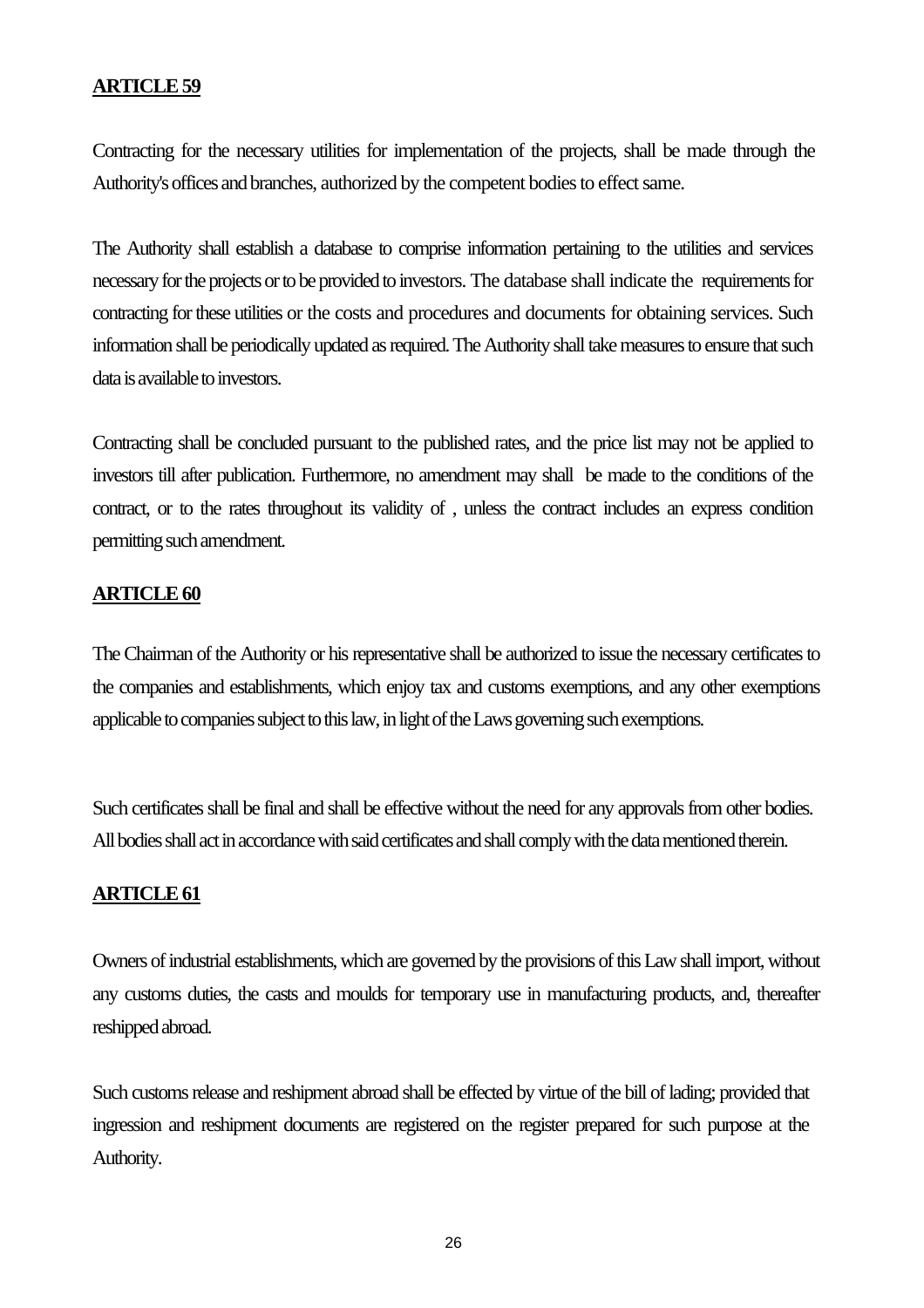The Council of Ministers upon a proposal by the Chairman of the Authority shall decide additional incentives to the internationally renowned companies, which aim to establish their main domicile in Egypt to produce and cover the neighboring markets as well as the companies working in one of the fields of the developed high technology, and to the international companies specialized in developing international trade.

The Council of Ministers upon a proposal by the Chairman of the Authority, shall grant investors the facilities it deems appropriate to encourage them to invest and reside in Egypt.

The Council of Ministers shall decide on the validity of the incentives provided in this Investment Law to upgrade one of the public sector companies, public business sector, or companies the ownership of which reverts to banks.

The Council of Ministers shall conduct their functions provided in the preceding paragraphs in accordance with the rules and procedures issued by a Presidential Decree.

## **ARTICLE 63**

The administrative bodies, in case the project is in breach of any provision of the laws, regulations and decrees, shall notify the investor together with a copy of such notice to the Authority, to rectify the causes of the breach within a period to be defined in the notice in light of the extent and nature of such breach In case such period lapses without rectification of the breach, the Authority shall issue a causative decision to terminate the activity of the project.

The investor may file a grievance before one of the committees to be formed at the Authority and branches thereof, against the termination order within ten (10) days from receipt of the termination notice, submission of the grievance shall result in the suspension of the enforcement of the decision except for enforcement as regards violation that threaten citizens' security.

The committee, within seven (7) days from the grievance date, shall issue a decision to enforce the decision subject of the grievance or continue to temporarily suspend its enforcement until grievance is adjudicated.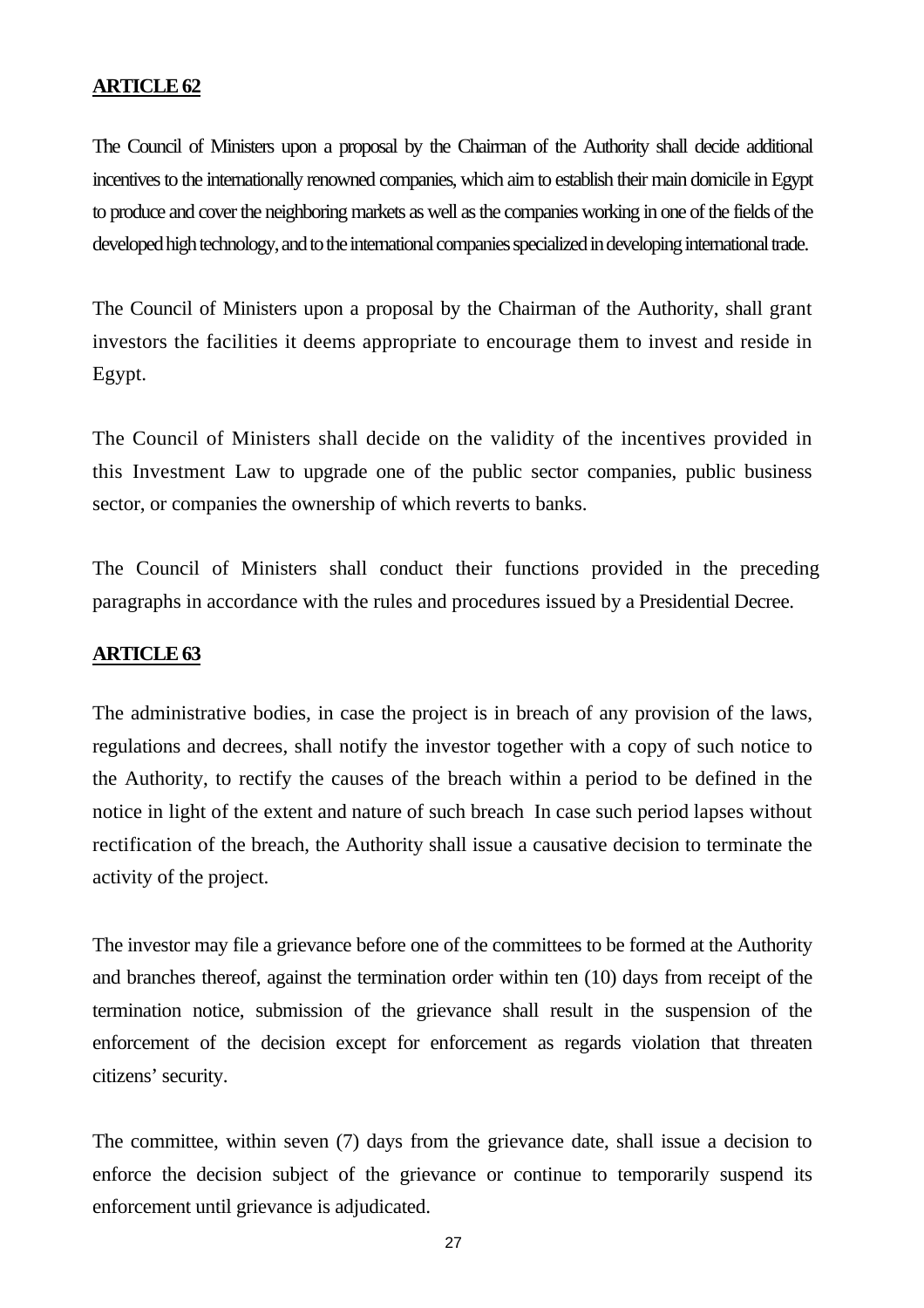The Prime Minister shall issue a decree to form the committees and work procedures; provided that a counselor from the State Council chairs such committees. The party that submitted the grievance or that party's representative shall participate in the committee The committee's decision shall be valid and binding to all governmental bodies without prejudice to the right to resort to the Courts.

## **ARTICLE 64**

The investor shall notify the Authority of the starting date of the activity at the new establishments, and expansion of the existing ones. The Executive Regulation shall define the rules and requirements that govern the start of the activity.

The Authority shall be, exclusively, competent for determining the starting, suspension and termination dates for enjoyment of incentives and privileges as well as the settlement of any disputes among Ministries, their Authorities and Agencies concerning said dates or the starting date of the activity.

## **ARTICLE 65**

By way of exception to the provisions of Law No. 7 of 2000 concerning the conciliation committee of certain disputes, a committee formed at the Authority shall manage the dispute settlement efforts between the investor and any of the administrative bodies. Said committee shall be chaired by a member of the judiciary with at least the grade of counselor, who shall be selected in accordance with the provisions of the Judicial Authority Law. Members of such committees shall include a representative of the union of the activity subject of the investment and a representative of the Authority. The committee shall pursue the settlement efforts as per the investor's request, and shall issue their recommendations concerning the dispute after inviting their parties to a hearing to listen to their statements. Should one of the parties disagrees with the committee's recommendations, the dispute shall be submitted to the ministerial committee provided in Article 66 of this Law.

The Chairman of the Authority shall issue a resolution on the rules, procedures and of the conciliation committee.

## **ARTICLE 66**

The Prime Minister shall issue a decree to form a ministerial committee to review the complaints and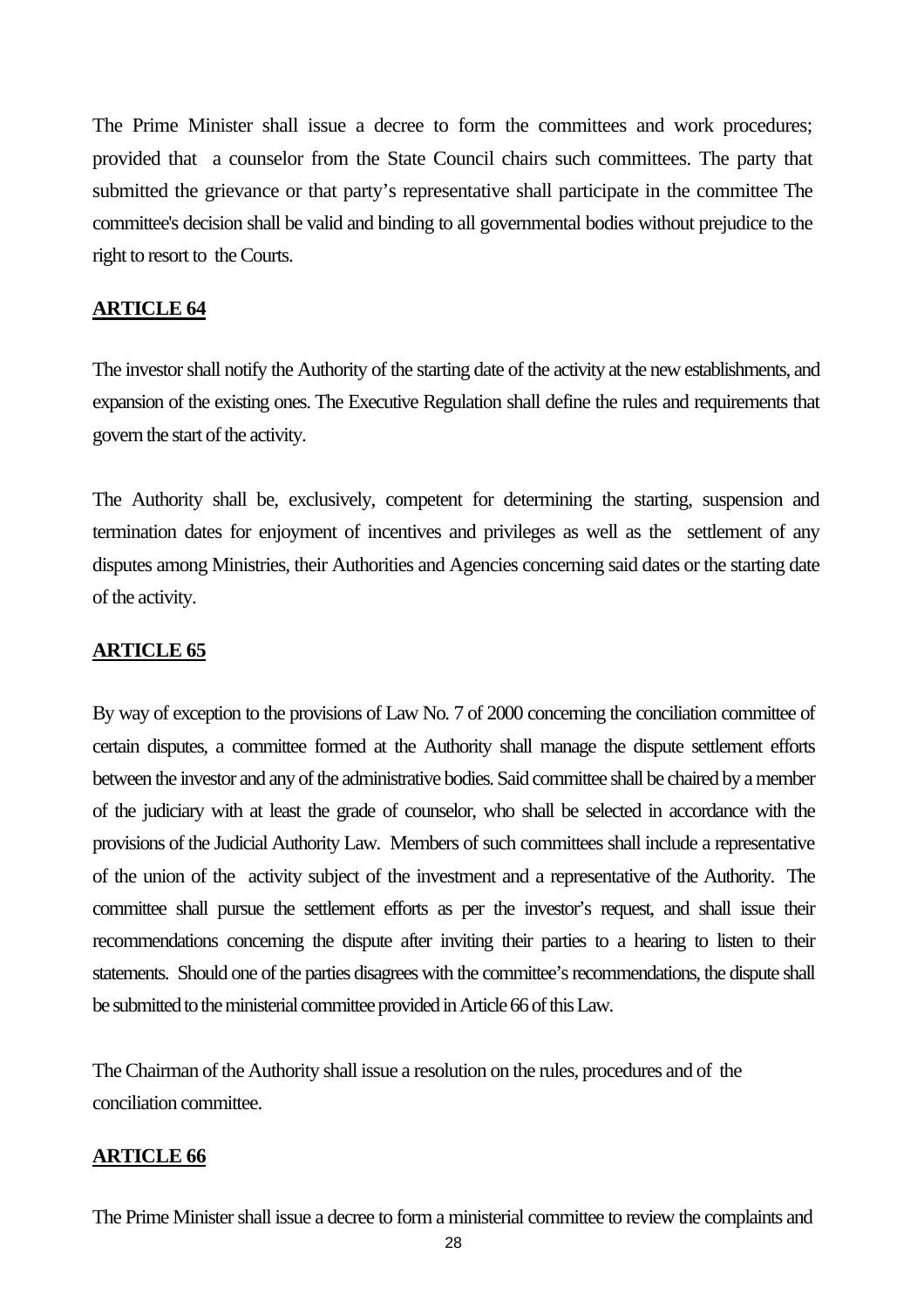disputes brought and submitted by the investor against the administrative bodies, and the committee's decrees shall be valid and binding on the administrative bodies; after such decrees are approved by the Council of Ministers. The above shall be without prejudice with the right to resort to Courts. The Executive Regulation shall define the work procedure of said committee.

## **ARTICLE 67**

The Authority shall have a Board of Trustees to include representatives of investors, experts and bodies that provide services to investors. This Board shall examine investment issues and solutions thereto and shall render advice and opinion to the Authority's Chairman and Board of Directors, as to what it deems necessary to attract additional investments.

A decree by the Prime Minister shall form the Board of Trustees, define their authority, determine their work procedures, and specify their required expertise and their remuneration .

## **ARTICLE 68**

Every land, sea and airport shall have a Board of Sponsors, which shall monitor the implementation of the development program of the ports' administration and customs department, . This board of sponsors shall examine problems related to such ports and propose the necessary solutions, and means of upgrading the services provided by such ports. The Competent Minister shall issue a decree to form the Board of Sponsors, which shall include a representative of the port's Authority, experts in the field of land, maritime or air transport, as the case may be, a representative of the General Authority for Investment and Free Zones, representatives of the companies and establishments operating at the port.

## **ARTICLE 69**

The regulations governing public sector companies, public business sector and their employees shall not apply to companies established in accordance with the provisions of this Law, irrespective of the nature of the capital contributed or the capacity of the Shareholders contributing thereto

## **ARTICLE 70**

Any provision contrary to the provisions of this chapter shall hereby be repealed.